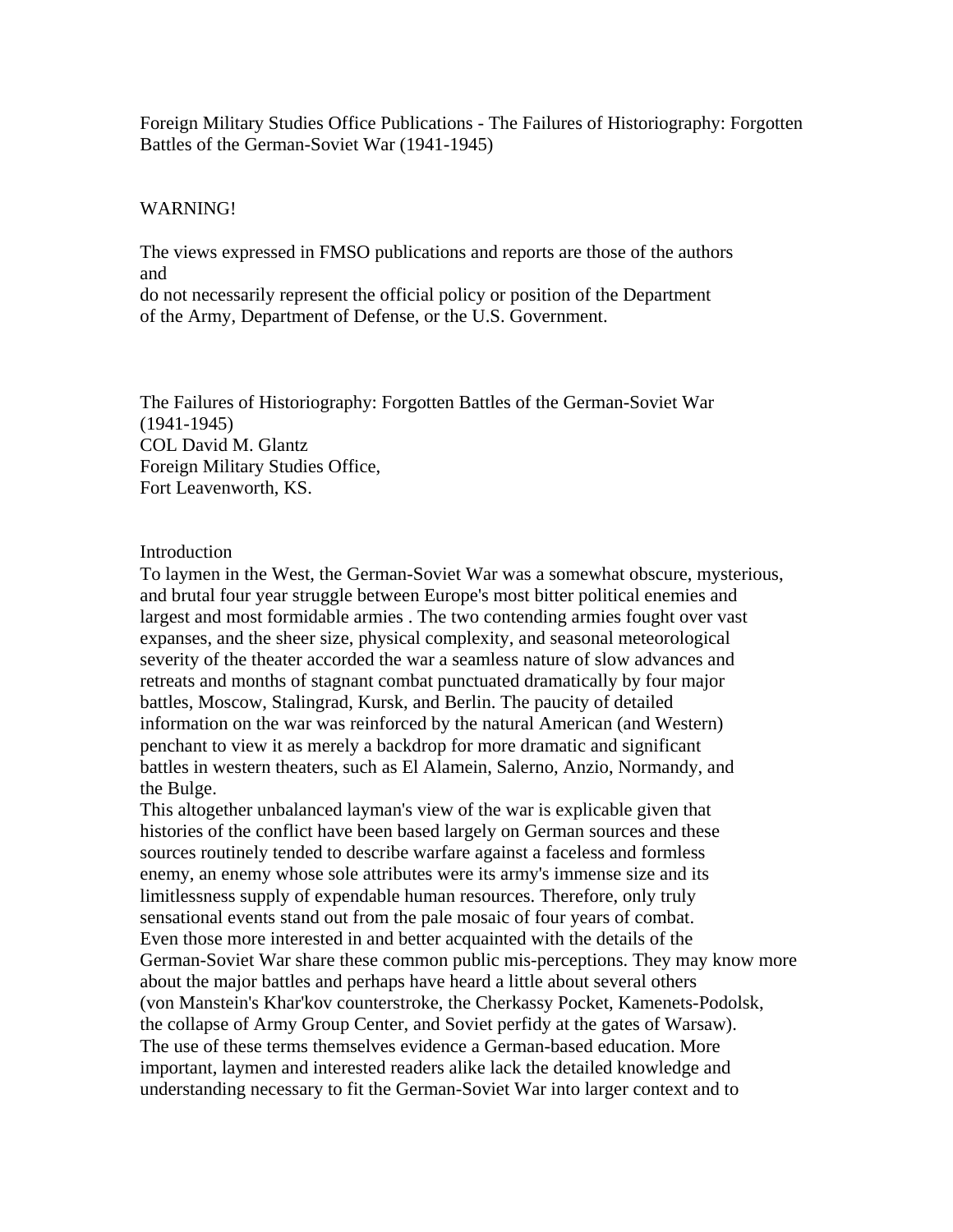understand its regional and global consequences and importance. Who then is at fault for this unbalanced view? Western historians who wrote on the war from only the German perspective deserve part of the blame. But they would argue, correctly, that they did so because they used the only sources available. Blame can also be ascribed to the natural influences of ethnocentrism, which conditions a people to appreciate only what they have experienced. These tendencies, however, only partially explain the unbalanced Western perception of the war. Perhaps the greatest factor contributing to our unbalanced view of the war is the collective failure of Soviet historiography to present Western (and Soviet) readers and scholars with a credible account of the course of war. Ideology, political motivation, and shibboleths born of the Cold War have often combined to inhibit the work and warp the perceptions of many Soviet historians.

While many detailed Soviet works on the war display sound scholarship and are accurate, unfortunately the most general and most accessible to Western readers tended to be the most biased, the most highly politicized, and the least accurate. Even the soundest works have been vetted ideologically, and the authors have been forced to write their accounts with the narrowest of focuses. These realities undercut the credibility of these works (fairly or unfairly), permitted German historiography and interpretation to prevail, and, coincidentally, damaged the credibility of those few Western writers who incorporated Soviet historical materials into their accounts of the war. These stark historiographical realities also explain why, today, sensational, unfair, and wildly inaccurate accounts of aspects of the war so attract the Western reading public.1

This bleak general description of the state of German-Soviet War historiography, while essentially correct, must, of course, be qualified somewhat. Soviet historiography has not been universally bad, Western works have always existed which challenge the German view, and these works are now growing in number and their credibility is improving in the eyes of Western readers.2 In general, Western appreciation of the Soviet view has been inhibited by three fundamental barriers to understanding: an ignorance of the scope of Soviet writing on the subject, an inability to obtain and read what Soviet historians have written (the language barrier), and an unwillingness to accept what those historians have written. Western historiography has slowly overcome the first two barriers to understanding by publishing accounts using the best of Soviet sources. In so doing, they have lifted the veil on Soviet historiography and candidly and credibly displayed both its vast scope and its strengths and weaknesses. To overcome the third barrier, however, that of credibility, requires that the weaknesses of Soviet historiography now be overcome. In short, the blinders and restrictions that inhibited the work of Soviet military historians must be explained and removed before they, or their Western counterparts, can achieve the credibility they deserve and, even more important, before the Soviet role in the war can achieve the stature which it deserves. Among the most important steps that can be undertaken to restore the reputation of Soviet historiography and convey an accurate appreciation of the war to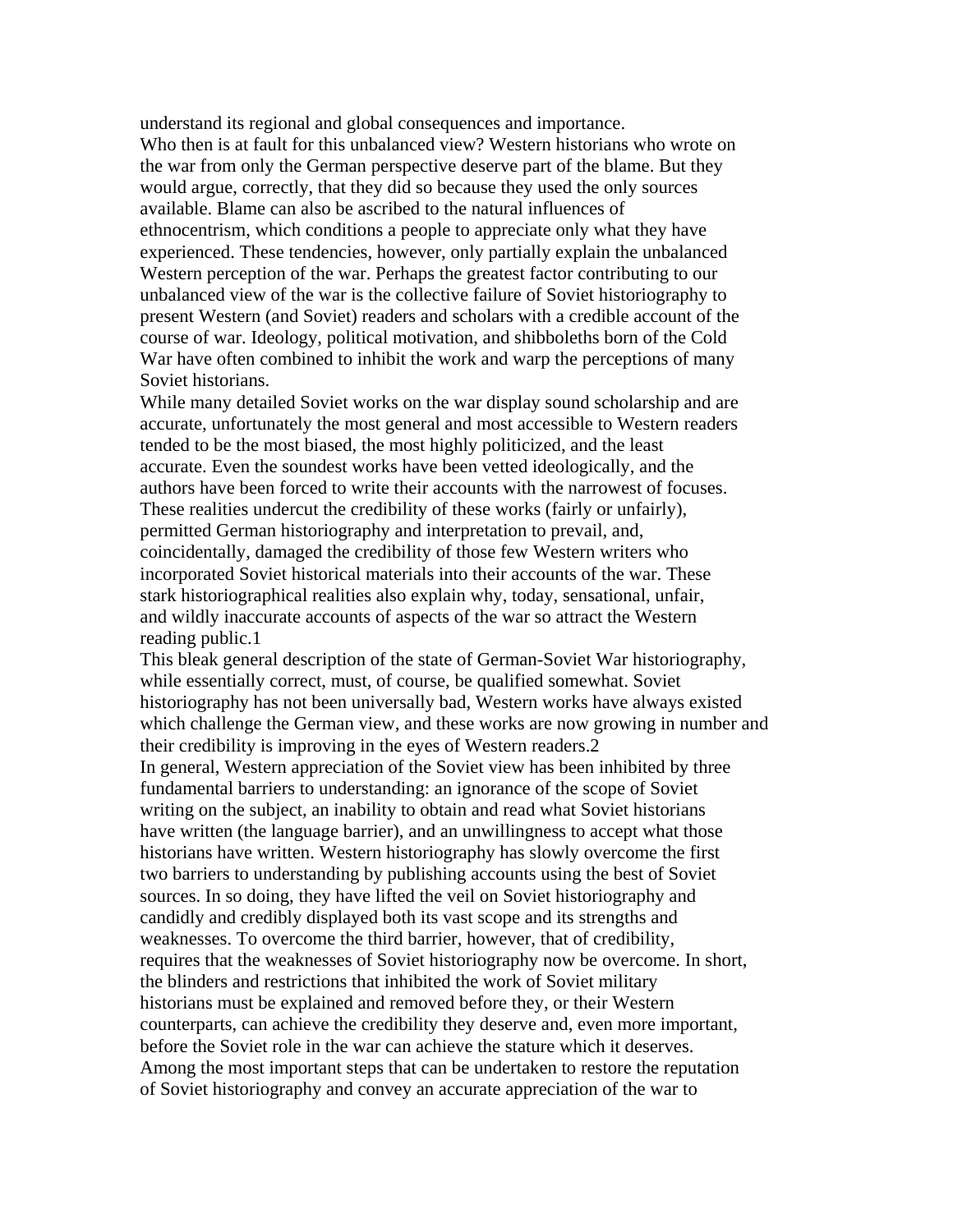Western readers is to explain and then fill in the gaps existing in the history of the war. This paper identifies some (but not all) of those gaps. Process: Identifying the Gaps

Detecting and analyzing those military operations of the German-Soviet War which have not been written about is a difficult and painstaking process for a number of reasons. First, general accounts of the war written by Soviet historians often have simply overlooked these operations, treated the actions as insignificant, or dismissed them, rightly or wrongly as feints, demonstrations, or deceptions. Second, since many of these operations failed, they left no major "footprint" in terms of major territorial advance or impact on their opponent which can easily attract the historians attention. Finally, since the Germans routinely perceived massive Soviet forces arrayed against them, recorded almost constant Soviet counteraction, and had difficulty distinguishing precisely what forces were operating against them (because of the rapidity of their advance earlier in the war and their decaying intelligence capabilities late in the war), German historians focus primarily on those major operations which their Soviet counterparts identify and describe. Thus, the gaps identified here are routinely subsumed and obscured by the context of larger operations, such as the Barbarossa advance, the battles of Moscow, Stalingrad, and Kursk, and the immense Soviet operations later in the war (for example, the advance to the Dnepr, the Right Bank of the Ukraine operation, and the Belorussian operation). Finally, these gaps tend to occur in the waning stages of a major Soviet offensive, when striking overall Soviet offensive successes and German confusion obscure renewed Soviet activity and ultimate Soviet offensive aims. If historians did not write about these operations or if they were summarily dismissed as unimportant, how then can the historian identify these gaps in the coverage of the wartime operations? Further, how can these operations be identified and their intent be revealed. From the experience of this historian, there are two ways to do so. First, Soviet historiography has been marked by periods of candor, during which the authorities permitted more thorough coverage of the war. The most obvious of such periods was 1958 to the mid-1960s, when memoir literature, unit histories, and operational accounts were generally more thorough, more candid, and more detailed. It was during this period that some of the greatest Soviet wartime military failures received remarkable public airing, including the Khar'kov disaster of May 1942 (covered by I. Kh. Bagramian and K. S. Moskalenko) and the Donbas and Khar'kov defeats of February-March 1943 (covered by V. P. Morozov and M. I. Kazakov). While many of the gaps recorded in this paper did not receive requisite attention, some were mentioned in the better memoirs and unit histories, such as L. M. Sandalov's and M. E. Katukov's memoirs and M. D. Solomatin's history of 1st Mechanized Corps. While one can reconstruct the shadowy outlines of these ignored operations from these Soviet works, full reconstruction is not possible. Recent releases of Soviet archival materials, in particular the war experience volumes of the General Staff and works produced by the Voroshilov General Staff and Frunze Academies sadly reveal that these works too often also ignore these historical gaps. Thus, the failings and weaknesses of official and unofficial Soviet military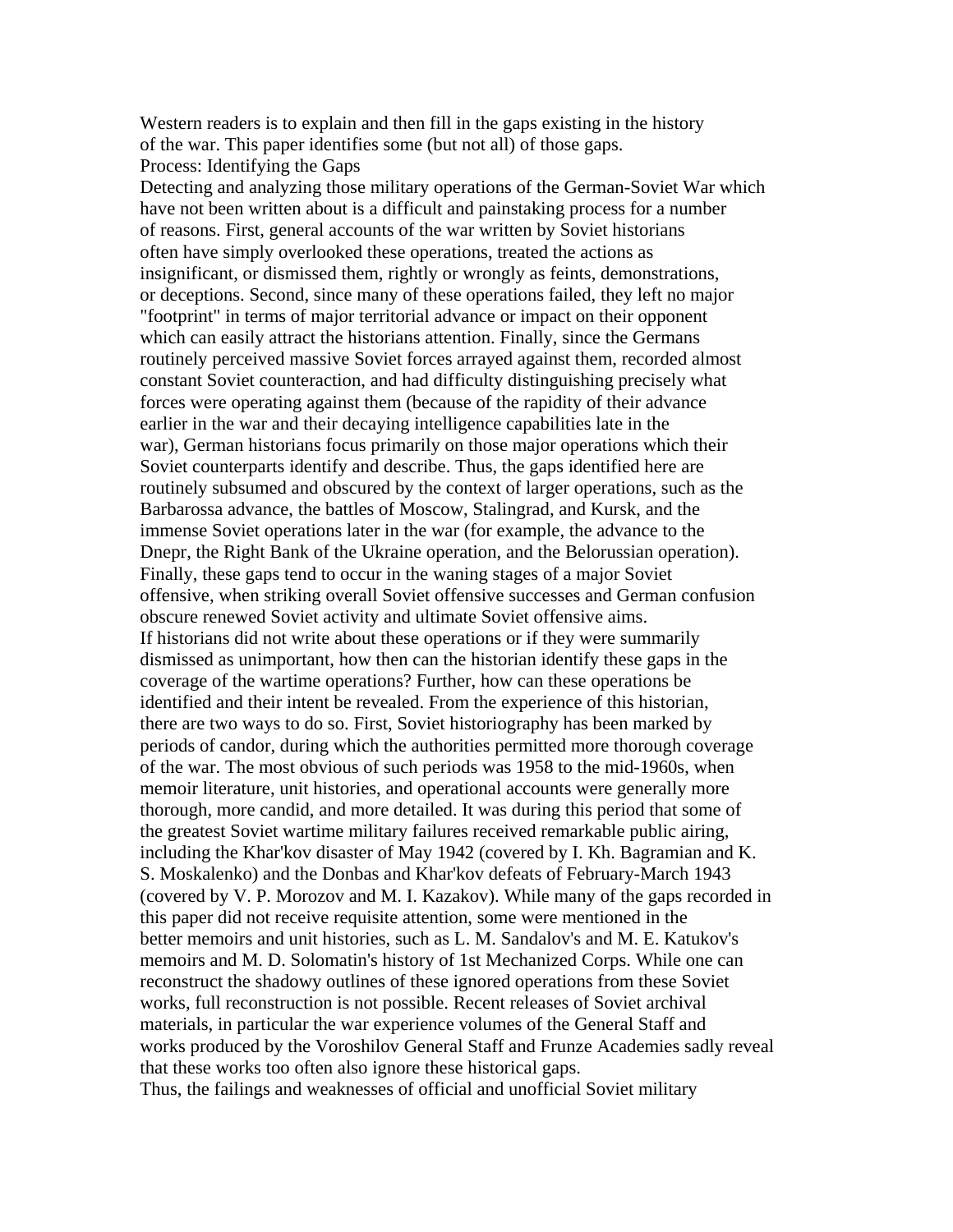historiography force the historian to turn elsewhere to identify the gaps and reconstruct the complete history of wartime operations. The second and most important alternative source of information of these forgotten operations is the vast repository of German archival materials on the war, supplemented by German unit histories. German archival materials on Eastern Front operations have been markedly under exploited. Those now famous Germans military leaders who introduced the Soviet-German War to Western readers (such as Heinz Guderian, F. W. von Mellenthin, and Erich von Manstein) usually wrote from memory and from their personal notes without benefit of archival materials. Thus, their accounts are far from complete regarding Soviet actions and intent; and they present Soviet forces in an utterly faceless fashion. They sketchily identify the gaps noted here, but these gaps are again subsumed by the context of larger operations. Subsequent general histories by Western historians have used these memoirs as points of departure and also miss the gaps, focusing only on that which has been already been identified as significant.

The failure of these German memoirs and secondary accounts to elucidate the war fully forces the researcher to turn to other sources, namely German unit histories, written more recently from archival materials, and primary archival materials themselves. The brevity, narrow focus, and spotty geographical coverage of the former makes it difficult to base one's conclusions solely on these sources. But once the archives themselves identify a gap, the unit history is of value as context. It is the archives themselves that most fully reveal the lost pages of wartime operations. This author has employed a time- consuming but fruitful method for discovering ignored and neglected military operations. The most vivid and candid reflection of what took place on the field of battle appears on the daily operational and intelligence maps of German army groups, armies, corps, and divisions. These "pictures" of combat record the nature and intensity of combat in any front sector through changing front lines, and they visually and graphically record the intensity and scope of fighting in any region by the physical configuration of the front and the intelligence picture of concentrated and identified enemy forces. Supplemented by accompanying written operational and intelligence reports, large operations become readily identifiable and subject to at least rudimentary analysis.

The military operations covered in this paper have been identified through this laborious process of observing and studying German daily operational and intelligence maps. Once such operations are identified, German unit histories and earlier fragmentary Soviet accounts confirm. elucidate, and elaborate upon the existence, nature, and probable intent of these obscure, but often significant operations. Admittedly, this research procedure is by no means infallible. The sources relied upon here can reliably detect major operations, accurately measure the nature, intensity, and scope of the operations, and identify the contending participants. They cannot, however, determine precisely the ultimate intent of the operation. Thus, definitive accounts of these and other neglected operations can be written only after the Soviet military archives are fully open and accessible to Western and Russian scholars alike. Finally, the operations mentioned in this paper are by no means the only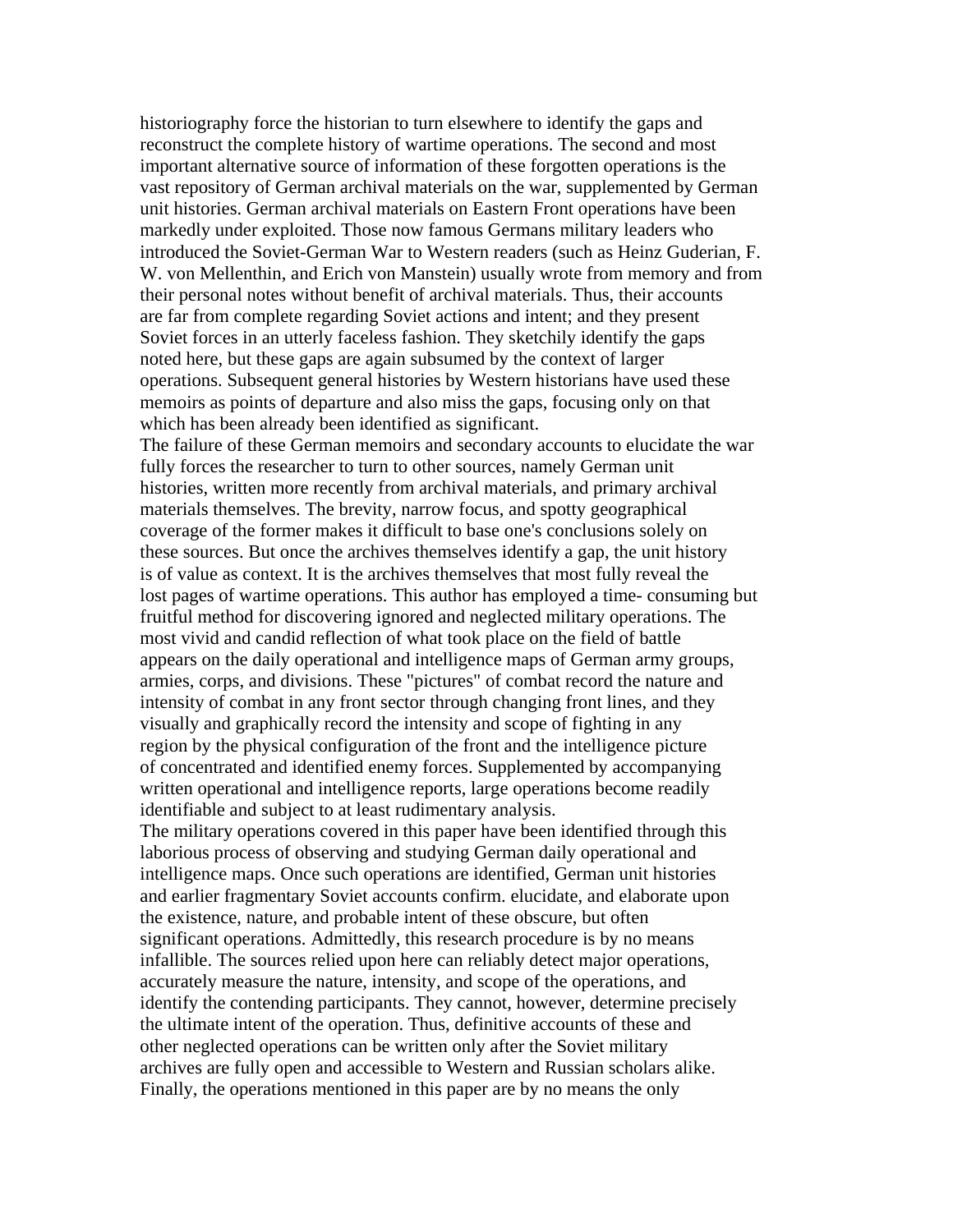neglected operations. These are examples only, based upon an initial and rather perfunctory review of German archival materials. They do, however, represent what we do not know about the war, and they represent what must be done if , in the future, the history of the war is to be revealed in full.3 A Sample of Neglected Operations

Soviet Counterattacks and Counterstrokes During Operation Barbarossa (July-September 1941)

Historians and general readers alike have been fascinated with the sudden, deep, and relentless advance of German forces during Operation Barbarossa. Spearheaded by four powerful German panzer groups, the German advance from the Soviet Union's western borders to the approaches of Leningrad, Moscow, and Rostov has been portrayed as a series of successive offensive lunges culminating in the final November 1941 thrust on Moscow itself. While historians have identified the various stages of the advance and have argued about the sequencing, timing, and objectives of each stage, they have tended to accord it a seamless nature, whose various phases exist, but do not warrant excessive study in their own right. These primarily Western historians argue that German confusion over their ultimate objectives, the vast scale of Russian terrain, the terrors of a Russian winter, and weak German logistics ultimately produced German failure. They recount in some detail the complex Border Battles, the Minsk encirclement, the battles around Smolensk, the German September southward turn and subsequent Kiev encirclement, the German October victories around Viaz'ma and Briansk, and the final failed drive on Moscow. Often they openly lament German confusion and the failure to secure Moscow.

Soviet sources cover the period in greater detail, properly underscoring the importance of these combat phases in the ultimate outcome of battle on the approaches to Moscow. Soviet historians highlight the confused ferocity of the Border Battles, the importance of the Battle of Smolensk, and the Herculean efforts of the Stavka to assemble, amass, and commit to combat those strategic reserves which, at the gates of Leningrad, Moscow, and Rostov, ultimately thwart the German Barbarossa offensive. In the context of their accounts, however, Soviet historians have mentioned, but not elaborated upon to a sufficient degree, the intense Soviet efforts to counter the German advance before it reached unprecedented depths. Specifically, they have not covered in adequate detail the apparently concerted series of counterstokes and counterattacks that periodically punctuated (and in the process perhaps wore down) the German advance.

In short, there are a series of Soviet counteractions, which occurred in clusters during July, August, and September 1941, which deserve further study and elaboration. At a minimum, these include the following: July 1941:

-- Western Front operations toward Lepel' (6-11 July)

-- Northwestern Front operations at Stolb'tsy (14-18 July)

- -Western Front Counterstokes (planned or carried) out along the Dnepr (13

-17 July), to include:

- 22d Army (at Gorodok)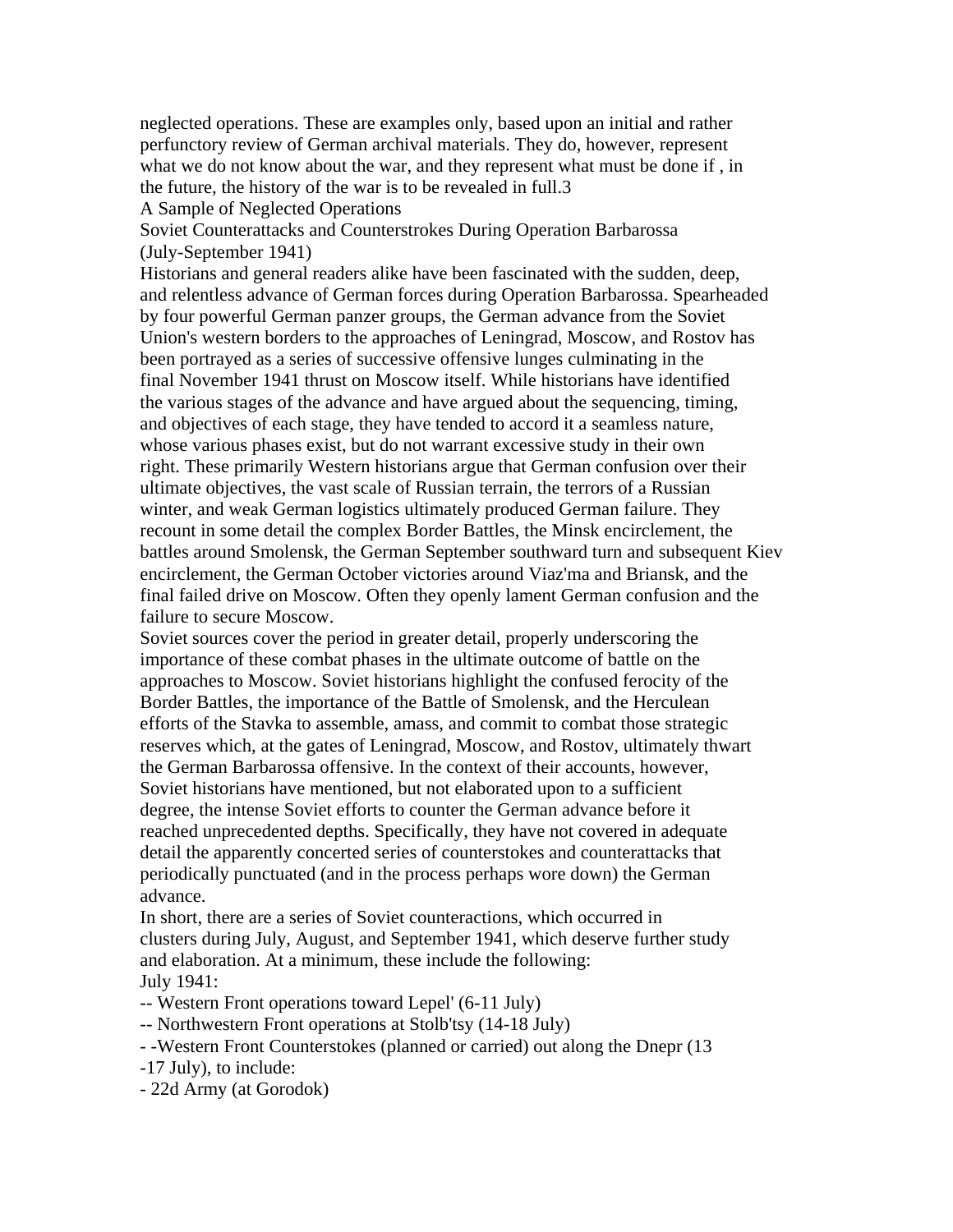- 19th Army (at Vitebsk)

- 20th Army (around Orsha)

- 13th Army (around Staryi Bykov)

- 21st Army (toward Bobruisk)

- 16th and 4th Army remnants (to Gorki)

-- Southwestern Front operations toward Dubno (1-2 July)

-- Southwestern Front operations toward Novgorod-Volynskii (10-14 July)

August 1941

-- Northwestern Front's Staraia Russa offensive (12-13 August)

-- Western Front's Smolensk offensive (11 August-9 September)

-- Continuation of the Bobruisk operation (to 7 August)

-- Southwestern Front's offensive around Korosten' (5-8 August) September 1941

-- Western Front's El'nia offensive (30 August- 8 September)

-- Briansk Front's Roslavl'-Novozybkov offensive (30 August-12 September) Soviet historians have written in varying detail on each of these operations, but much of that detail is at the lower operational and tactical levels. For example excellent accounts exist on the exploits of 63d and 67th Rifle Corps near Rogachev, and accounts of the Bobruisk operation are fairly clear, as are the experiences of 5th and 7th Mechanized Corps at Lepel' (see map 1).4 One wonders if the factual detail here is in response to the detailed, if somewhat sensational, German accounts of the Bobruisk offensive as related in Guderian's memoirs and other German-based sources, under the rubric of the "Timoshenko counteroffensive." The same feature is apparent from operations in the north along the Leningrad axis. In his memoirs, von Manstein mentions heated actions around Stolb'tsy and Staraia Russa (see maps 2 and 3). Subsequently, Soviet sources mention the action, only in less detail than their German counterparts. Likewise, German popular accounts focus on the heavy combat around Smolensk, and Soviet accounts have responded with considerable detail, in particular, about the fate of Group Kachalov, which Guderian's panzer corps destroyed (see maps 4 and 5).5 Unfortunately, Soviet accounts are less revealing about the operations and fate of the other Soviet operational groups which struggled around Smolensk.

A. I. Eremenko's memoirs do provide considerable detail about the Roslavl'-Novozybkov operation, but again in apparent response to materials in Guderian's memoirs. There are, however, a dearth of other sources on this operation and on the El'nia operation further north. Finally, the excellent recent work by A. V. Vladimirsky, Na kievskom napravlenii [On the Kiev axis], finally casts light on the intense efforts of the Southwestern Front to halt the German drive on the approaches to Kiev.6 It remains, however, the only detailed source to do so.

Thus, there are many historical gaps to fill related to action during these critical phases of Operation Barbarossa. More detail is required on each of the operations. mentioned above. Even more important, the strategic intent, nature, and import of these operations must be revealed. In the recent work entitled Nezavershchaemie operatsii pervom periode voiny [uncompleted operations of the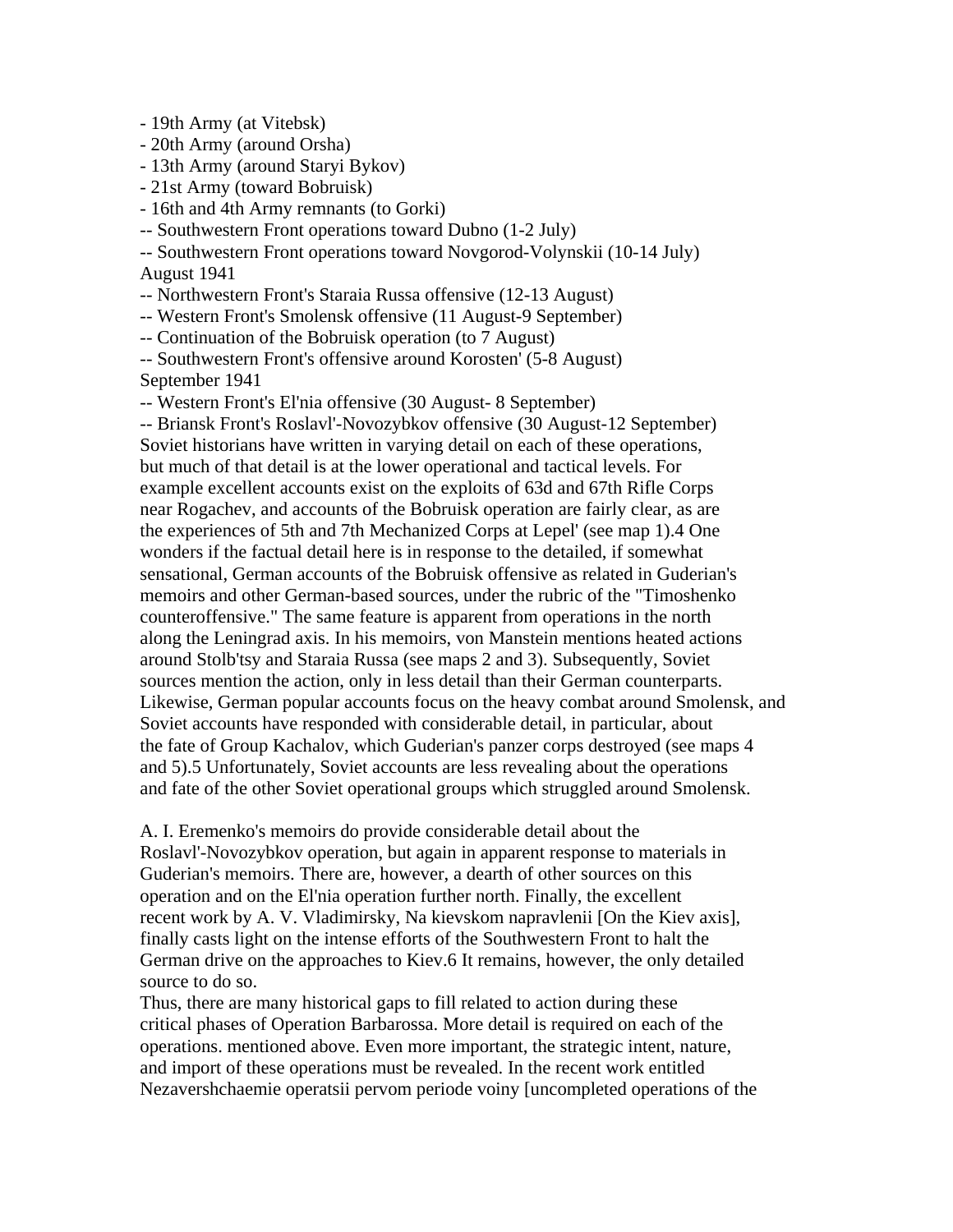first period of war], A. A. Volkov carefully describes the offensive mind-set of Red Army commanders inherited from the prewar years which governed much of their 1941 planning and operations. He implies that the failed offensives of that period were largely prompted by this mind-set, but that requisite strategic appreciation and operational and tactical skills were lacking to carry out that tradition.7 Further, in their 1976 article on restoration of the strategic front, B. Panov and N. Naumov wrote that, in late June and July 1941, the Stavka faced the complex and daunting task of "restoring the strategic defensive front from Polotsk to Poles'e," and that the mission of forces designated to do so was "to prevent an enemy penetration to Moscow, while destroying him with powerful counterstrokes by ground forces and aviation."8 Therefore, the preeminent question is to what extent were these counteractions interrelated and driven by Stavka orders? And if that guidance existed, to what extent did these counteractions contribute to subsequent Soviet failures or the ultimate defeat of Barbarossa?

Offensive Operations During the Soviet Winter Offensive (December 1941-April 1942)

Much has been written from both the German and Soviet perspectives about the Soviet strategic defense at Moscow and the two-phased Soviet strategic offensive which followed. German works, however, focus on the events in the immediate environs of Moscow, and Soviet sources expand the focus to embrace the front from Staraia Russa to Elets. Events on the flanks and in less known sectors have been largely ignored by German and Soviet historians alike (with the exception of action around Demiansk and Rostov). Two major and one minor example will suffice to demonstrate this neglect.

The Soviet Winter Campaign, like its component Moscow offensives, was an immense and complicated endeavor. While the principal Soviet operations drove the Germans back from the immediate approaches to Moscow, they did not achieve their ultimate aim of destroying German Army Group Center. They did not, in part, because of failures on the flanks, which either produced no operational results and, hence, had no strategic impact, or which dissipated the striking power of the Red Army on the main (Moscow) axis. For these reasons, the ignored flank operations are important.

Among those operation which require further clarification are the following:

- -- Volkhov and Leningrad Fronts' Liuban' offensive (7 January-30 April 1942)
- -- Briansk Front's Orel-Bolkhov offensive (7 January-18 February 1942)
- -- Briansk Front's Kursk-Oboian offensive (January-February 1942)
- -- Northwestern Front's Demiansk offensive (6 March-9 April 1942)

The first of these operations, which initially sought to end the German siege of Leningrad and, ultimately, involved the encirclement and destruction of Soviet 2d Shock Army, has received great notoriety in the West because of the fate of the man sent by Stalin to save the army, General A. A. Vlasov (see maps 6 and 7). For the same reason, and because of Vlasov's subsequent perceived treason to the Soviet cause, Soviet historians routinely first ignored the operation and then referred to it without reference to Vlasov. While recent accounts now discuss the operation in full, largely for political motives, a full military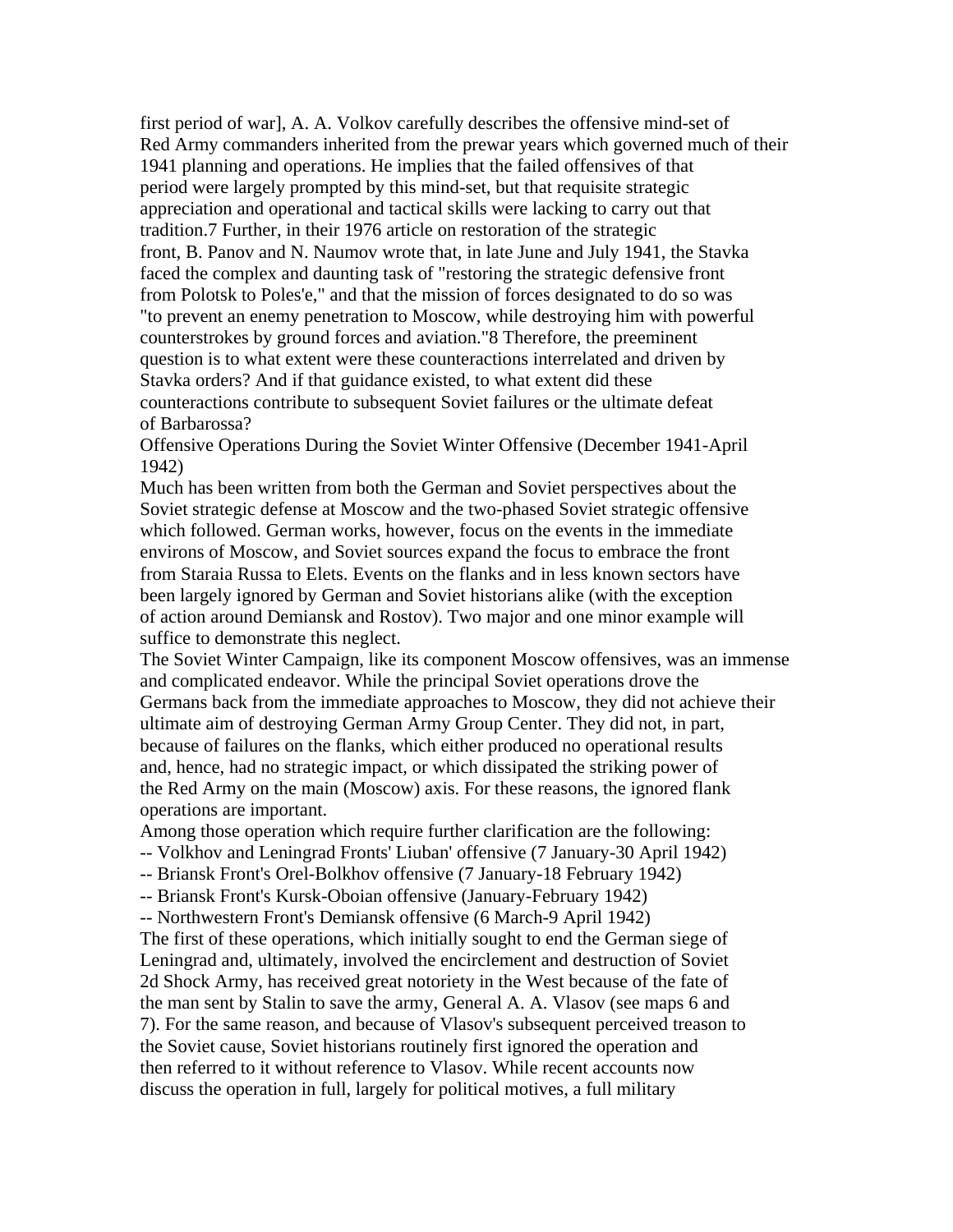assessment of the operation remains to be done.9

The twin Briansk Front offensives languish in obscurity, just as do the details of other Soviet operations during the waning stages of the Moscow counteroffensive (such as 50th Army attempts to reach and rescue Soviet forces encircled in Army Group Center's rear from February-April 1942). Mention is made of the operations in separate chapters of memoirs (such as M. I. Kazakov) and unit histories, but the many Soviet encyclopedias on the war ignore the operations, and no other open source detailed accounts exist to substantiate the ample German archival materials attesting to the operations' existence. Given the potential role these operations had in the stretching of German Army Group Center resources in a time of great peril, they deserve more attention than they have received.

The Demiansk example exists as a case study in the failures of Soviet Eastern Front historiography. German sources, in vivid detail (including operational and tactical reports, intercepts of Soviet radio transmissions, and hundreds of POW debriefings), describe a daring Soviet ground operation, supported by air, designed to reduce and destroy the Demiansk encirclement (German II Army Corps). Three Soviet maneuver airborne brigades, supported by several ski battalions, penetrated into the German encirclement, while Soviet frontal forces attacked the encirclement from without (see map 8).10 While the course of the operation has been reconstructed in detail from these German sources, virtually no Soviet work has even mentioned the operation or commented on the selfless performance of the over 7,000 airborne troopers who perished during its conduct. No doubt other such examples await the investigation of future historians.

Soviet Offensive and Counteroffensive Operations Within the Context of German Operation Blau (June-July 1942)

Both German and Soviet sources have laid out in considerable detail the context and nature of operations during the spring and summer of 1942. A. M. Vasilevsky and M. I. Kazakov have detailed Soviet planning for the conduct of local offensive operations within the context of a Soviet strategic defense, I. Kh. Bagramian and K. S. Moskalenko have written extensively about the failure of the May 1942 Soviet Khar'kov offensive, others have provided details on the Soviet tragedy at Kerch, and Kazakov has related in some detail operations on the approaches to Voronezh.11 Accounts from both sides then relate in considerable detail the German offensive and subsequent advance into the Stalingrad and Caucasus region. Where open source Soviet accounts are weak, recently released war experience volumes fill in the gaps (in particular, on 5th Tank Army's July counterstroke and subsequent fighting around Voronezh).12 In other associated areas, major gaps exist. These include the following:

-- Briansk Front counteroffensive operations (June-July 1942)

-- Western Front offensive operations (July-August 1942), including:

- The Bolkhov offensive (61st Army, 5-12 June 1942)

- The Zhizdra offensive (16th Army, 6-14 July 1942)

- The Zhizdra offensive (61st, 16th, and 3d Tank Army, August 1942)

-- Southern Front defensive battles in the Voroshilograd operation (6-24 July 1942)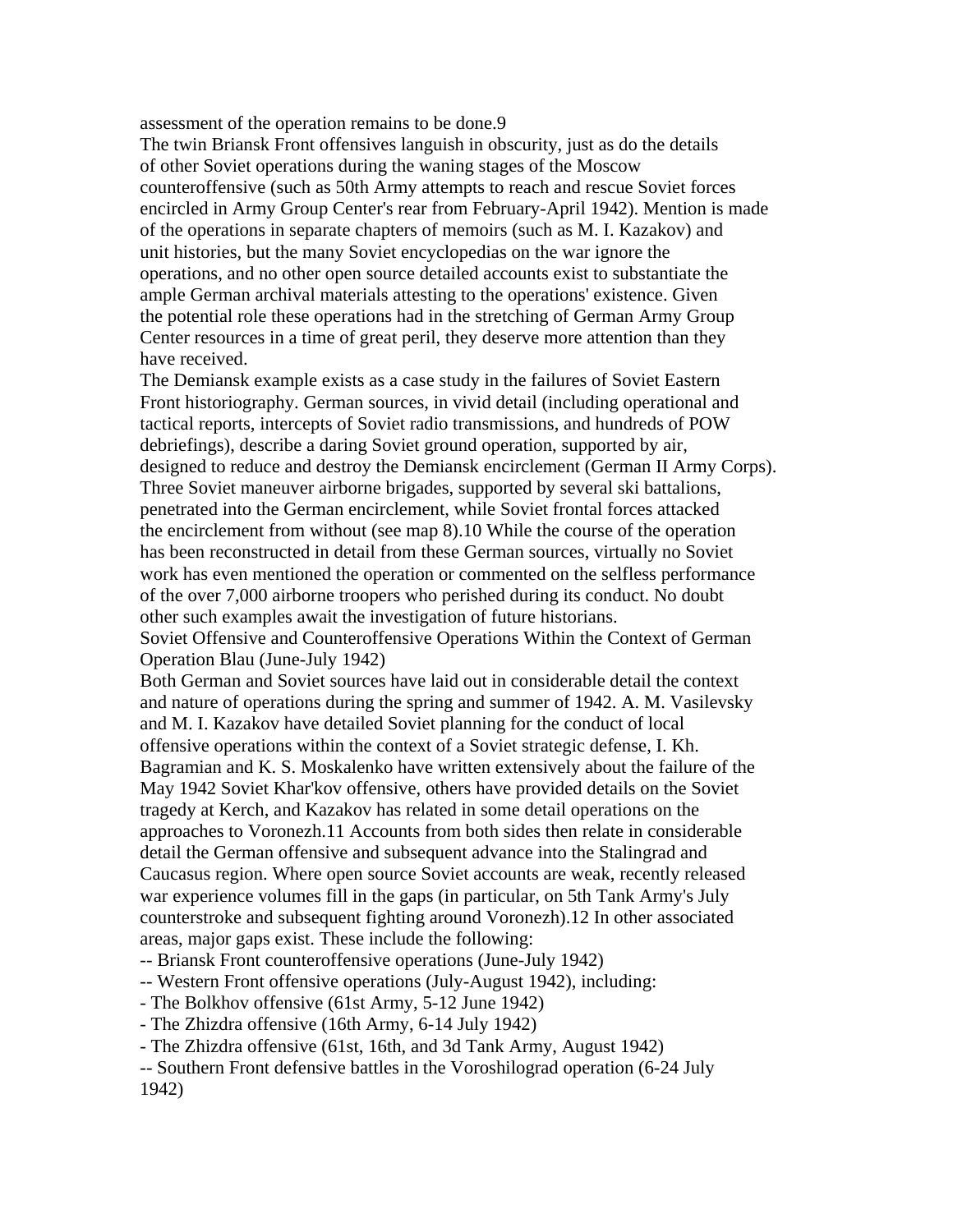While operations by the Briansk Front require greater explanation in open accounts, Western Front operations remain utterly obscure except for occasional mention in some German unit histories and extensive German archival coverage. The various offensives, obviously designed to distract German attention and strength from the Stalingrad axis, involved sizable forces, especially the August offensive which was the first offensive operation by newly created 3d Tank Army.

Operations by the Soviet Southern Front have been described in outline but not in detail, and, again, we must look to the German archives to find detailed materials on the actions and fate of Soviet 38th, 9th, 37th, 24th, and 12th Armies, which were all at least partially encircled, but the bulk of whose forces escaped captivity to the ultimate detriment of the Germans. Why and how this occurred remains unclear. To a lesser extent, detailed accounts are also lacking on the battles of 62d, 64th, and 1st and 4th Tank Armies on the immediate approaches to Stalingrad. Given the potentially critical influence of these operations on the course and outcome of the German Stalingrad offensive, historians and readers should possess more than a purely German interpretation. Soviet Offensive Operations in Fall 1942

All readers and historians know about the course and outcome of the Soviet Stalingrad counteroffensive, code-named Operation "Uranus." Most know about the subsequent planning for and conducting of Operations "Saturn" and "Little Saturn" against German and Italian forces along the middle Don River. Few, however, know about the remaining "celestial" operation, code-named "Mars," and its probable companion piece, perhaps code-named "Jupiter." "Mars" remains an enigma, noticed by the most astute of Western and German observers, but ignored by all but a handful of Soviet sources. Contemporary to operation "Uranus," unlike their successful counterpart, "Mars" and "Jupiter" have been dismissed and forgotten.

Operation "Mars": The Rzhev-Sychevka operation (25 November-December 1942) The four most prominent Soviet sources which refer to the operation demonstrate the historiographical dilemma and represent how many of these forgotten operations appear in Soviet works. G. K. Zhukov notes the existence of operation "Mars' in his memoirs, and he apparently played a major role in its planning and conduct, along with the two participating front commanders, I. S. Konev, and M. A. Purkaev. Konev's memoirs, which begin in January 1943, ignore this operation and others he participated in before 1943. Zhukov reveals the general parameters of the plan, which called for the destruction of German forces in the Rzhev salient. Then, after returning to his description of the Stalingrad victory, he briefly mentions the failure at Rzhev and dismisses the operation as simply a diversion, although it began on 25 November (five days after the commencement of the Stalingrad operation and one day after the encirclement of German Sixth Army) and continued through mid-December.13

The second major source, that of M. D. Solomatin, commander of 1st Mechanized Corps, mentions the necessity of tying down German reserves within the context of the Stalingrad battle and provides a superb and detailed description of the role of his corps in Operation "Mars." His account covers his corps actions and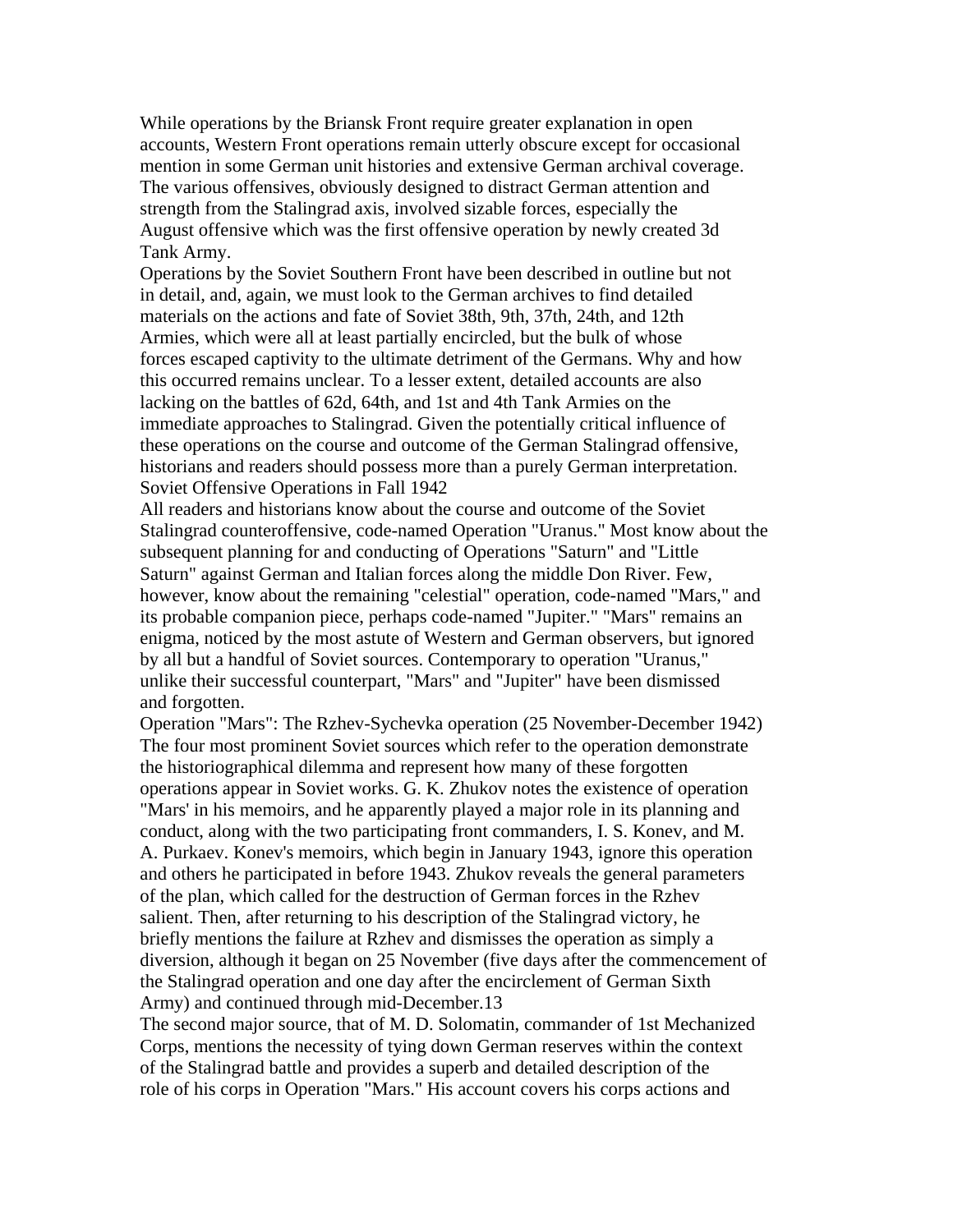the operations of cooperating 41st Army formations and mentions the fact that other Kalinin and Western Front forces were designated to participate in the offensive, whose aims, he described, were to "destroy the German-Fascist Olenino-Rzhev Group" in cooperation with Western Front forces.14 M. E. Katukov, who commanded 22d Army's 3d Mechanized Corps (subordinate to attacking 22d Army) mentions the operation in his memoirs, but provides scant detail. . He states briefly, "3d Mechanized Corps received an order to go over to the attack with cooperating rifle units. The Rzhev-Sychevka offensive operation of Kalinin and Western Front forces began on 25 November." After commenting in general on the course of operations, the heavy fighting, and the adverse weather conditions, Katukov laconically noted, "on 20 December the Rzhev-Sychevka operation was completed."15 A. Kh. Babadzhanian, who commanded the 3d Mechanized Brigade of Katukov's corps, mentioned the operation only briefly in his memoirs by quoting a conversation with his army commander, V. A. Iushkevich, who said, "We will conduct a rather serious offensive together with Western Front forces-- we must liquidate the enemy Rzhev grouping."16 A final source, a history of Soviet cavalry forces, mentions joint operations by cavalry forces (20th Cavalry Division of 2d Guards Cavalry Corps) and Soviet 6th Tank Corps in penetration operations south of Rzhev, during which the cavalry division reached the German rear, where it operated for a month before being rescued by elements of Katukov's mechanized corps (also mentioned by Katukov).17

These sources, taken alone, indicate that a modest operation occurred, perhaps diversionary in nature, and that at least three armies (22d, 41st, and one Western Front army), supported by up to four mobile corps (!st and 2d Mechanized, 2d Guards Cavalry, and 6th Tank Corps), took part in the operation. These forces were of significant, but not overwhelming size. German archival intelligence and operational reports, however, cast the operation in a vastly different light (see map 9). German Ninth Army records affirm that the Kalinin Front's 22d, and 41st Armies, supported by 1st and 3d Mechanized Corps, participated in the operation. But according to these records, so also did the front's 39th Army, and subordinate to 41st Army was the elite Stalin 6th Rifle Corps.. Moreover, three other Western Front armies (20th, 31st, and 30th) also took part, supported at various times by 5th, 6th, and 8th Tank Corps, and 2d Guards Cavalry Corps. At the same time, immediately to the west, 3d Shock Army struck at German forces at Velikie Luki and achieved success (which Soviet historians have reported on in detail). Further, 2d Mechanized Corps was available to support either 41st Army operations against Belyi or 3d Shock Army (which it ultimately supported). Detailed German order of battle reports indicate that the Soviet mobile forces were at or well above establishment armored strength, and that offensive preparations had been thorough.18

Recently released formerly classified Soviet order of battle data indicate that Kalinin and Western Front armies participating in Operation "Mars" were assigned supporting artillery and engineers equal or greater in strength than that assigned to attacking armies in Operation "Uranus."19 Moreover, in Western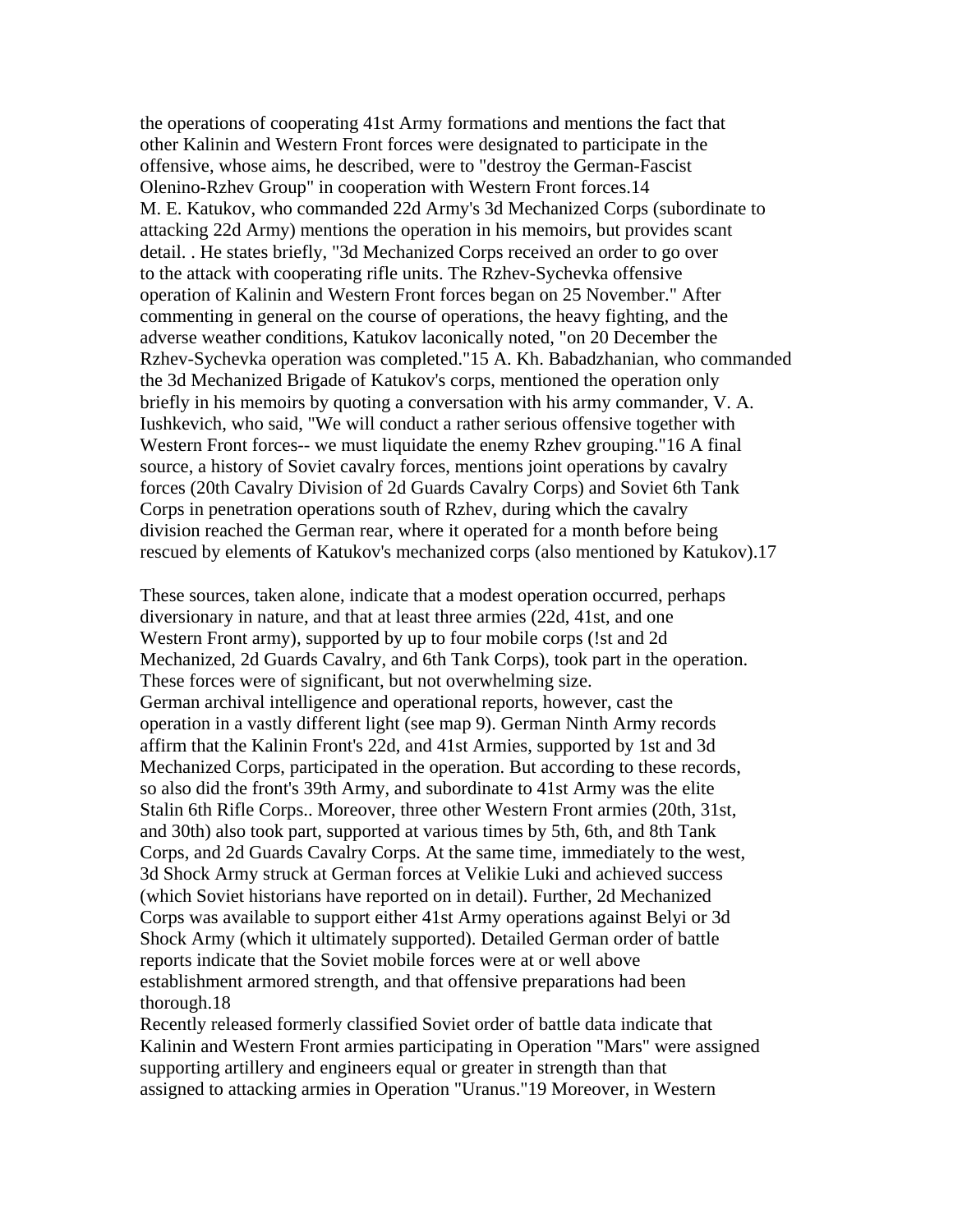Front's central sector, 5th and 33d Armies were similarly reinforced and had two tank corps (9th and 10th) and a fresh tank army (Rybalko's 3d) available to provide support. Given these strengths and force concentrations, it is likely that the Stavka planned a follow-on operation along the Viaz'ma axis to complete destruction of German Army Group Center forces in the entire Rzhev-Viaz'ma salient. This operation, perhaps "Jupiter" would have matched Operation "Saturn," which followed Operation "Uranus" in the south.

At Stalingrad, the Soviets committed six armies (5th Tank, 21st, 65th, 24th, 57th, and 51st), containing or supported by nine mobile corps (1st, 26th, 4th, 16th, and 13th Tank; 4th Mechanized, and 8th, 3d Guards, and 4th Cavalry Corps), against German Sixth and part of Fourth Panzer Army and Rumanian Third and Fourth Armies of Army Group B, while 62d and 64th Armies defended in the city. In the Rzhev-Sychevka operation, Zhukov committed six armies (41st, 22d, 39th, 30th 31st, and 20th), supported by up to seven mobile corps (1st, 2d, and 3d Mechanized, 5th, 6th, and 8th Tank, and 2d Guards Cavalry Corps), against two thirds of German Ninth Army, while 3d Shock Army struck simultaneously at German Ninth Army elements at Velikie Luki, and three more Soviet armies (4th Shock, 43d, and 29th) protected the flanks. While armies are admittedly of varying size, Soviet forces at Rzhev were stronger than Soviet forces at Stalingrad and the correlation of forces at Rzhev was more favorable for the Soviet than in the south.20

On 25 November 41st and 22d Armies, spearheaded by 1st and 3d Mechanized Corps, attacked and penetrated German defenses north and south of Belyi, within days driving salients deep into the German rear area. Deteriorating weather conditions and heavy German resistance finally halted the attacks and contained Katukov's and Solomatin's mechanized corps. Meanwhile to the east, Konev's armies pounded German defenses along the Osuga River to no avail. Repeatedly, heavy Soviet combined tank and infantry assaults struck German defenses, but were repelled with heavy losses after only minimal Soviet gains. Elsewhere, to the north 39th Army forces also struck German defenses northeast of Rzhev, slowly driving the defenders back, and, just west of Rzhev, 30th Army forces struggled forward to cut the rail-line from Rzhev to Olenino. The heavy fighting continued into December as German mobile reserves encircled and destroyed the bulk of Solomatin's mechanized corps along with supporting 6th Rifle Corps, drove back Katukov's mechanized corps, and contained 39th and 30st Armies assaults north of the Rzhev-Olenino rail line. In mid-December, Zhukov and Konev launched one more attempt to break through and rescue Solomatin's force, but the attempt also ended in bloody failure. Total Soviet losses in the operation are unknown, but those recorded in German reports were high (an estimated 42,000 dead in Konev's sector alone and a total of 1,655 tanks destroyed from 24 November to 14 December) and included four general officers.21 Two factors differentiated operation "Uranus" from operation "Mars." First, at Stalingrad Soviet armies chose Rumanian sectors in which to conduct their initial penetration operations, and they penetrated Rumanian defenses rather easily. At Rzhev, however, experienced German divisions (like the 102d) were dug into well-prepared defenses. Unlike the case at Stalingrad, the Germans also had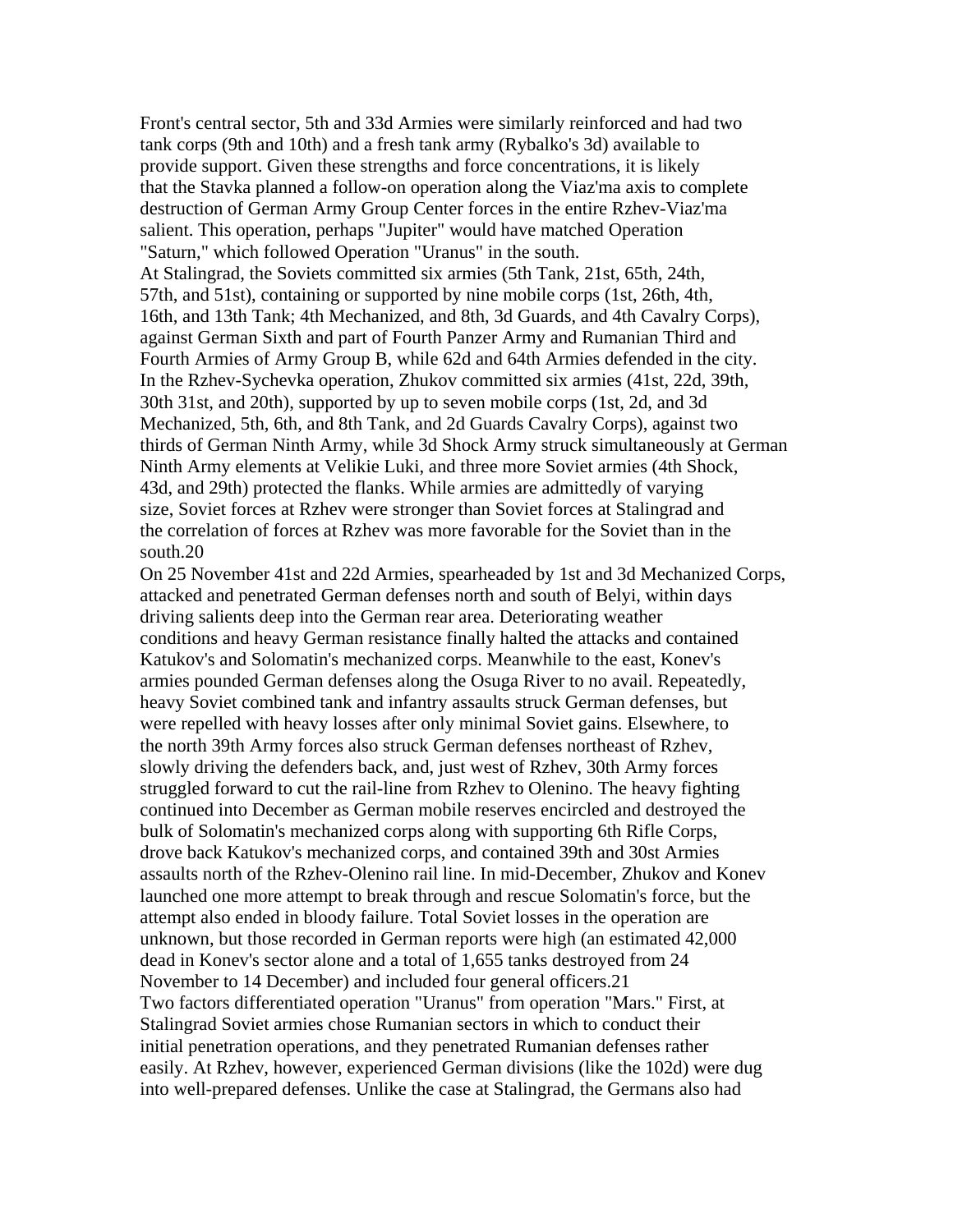5th Panzer Division deployed in defenses opposite Konev's main assault. Second, at Stalingrad the Germans had burned up their armor in city fighting and had only two panzer divisions in reserve (22d and 1st Rumanian). At Rzhev, however, German Ninth Army had four mobile divisions in their immediate operational reserve (1st and 9th Panzer, and Grossdeutschland and 14th Panzer Grenadier) and three other panzer divisions (9th, 19th, and 20th) within striking distance in a matter of days. This spelled doom for the Soviet offensive.

One other marked characteristic differentiates Operations "Uranus" and "Saturn" from Operations "Mars" and "Jupiter." The former were fully recorded by historians; the latter were not!

Offensive Operations During the Winter and Spring of 1943 Soviet historical coverage of the Winter Campaign (November 1942-March 1943) has generally mirrored or responded to that of the Germans. Obviously both sides were transfixed by operations around Stalingrad from 19 November through 2 February, including the encirclement and destruction of German Sixth Army, German failed attempts to relieve their beleaguered garrison, the ultimate destruction of the encircled force, and Soviet expansion of the operation westward toward and into the Donbas. Both sides have provided adequate detail of the flow of operations through early February, when the tide of battle suddenly turned against the advancing Soviets. German accounts of action in February and March focus almost exclusively on von Manstein's effective counterstroke in the Donbas, which cut off the spearheads of advancing Soviet forces, drove Southwestern Front forces back to the Northern Donets River and, subsequently, collapsed advancing Voronezh Front forces and drove them northward through Khar'kov and Belgorod to create, by mid-March, that particular bent segment of the Eastern Front popularly known as the Kursk bulge.

The Germans understandably wax poetic about von Manstein's achievements in February and March of 1943 and ponder what might have been achieved had the German advance continued. Soviet historians have written extensively about the Khar'kov offensive and defense operations but less about the details of the Donbas operation. The information is there, but one must work hard to dig it out of numerous scattered sources.22 More surprising is the fact that the potentially most important Soviet offensive of late winter 1943 has been almost totally obscured from view. That is the major offensive by Central Front on the Kursk-Briansk axis, an offensive which, if successful, could have destroyed German Army Group Center, reached the Dnepr River, and chopped the German

Eastern Front in half.

Central and Western Fronts' Orel'-Briansk-Smolensk offensive (February-March 1943)

Close examination of Soviet memoir literature, in particular works by A. M. Vasilevsky, K. K. Rokossovsky, I. Kh. Bagramian, A. M. Chistiakov, and K. S. Moskalenko, and unit histories, such as 2d Tank and 13th Armies and 1st Guards Motorized Rifle Division, permit the researcher to reconstruct the outlines of the February-March offensive.23 German archival materials, particularly from the records of Second and Second Panzer Armies, confirm the Soviet data and add details on the complex operations.24 What emerges is a significant, ambitious,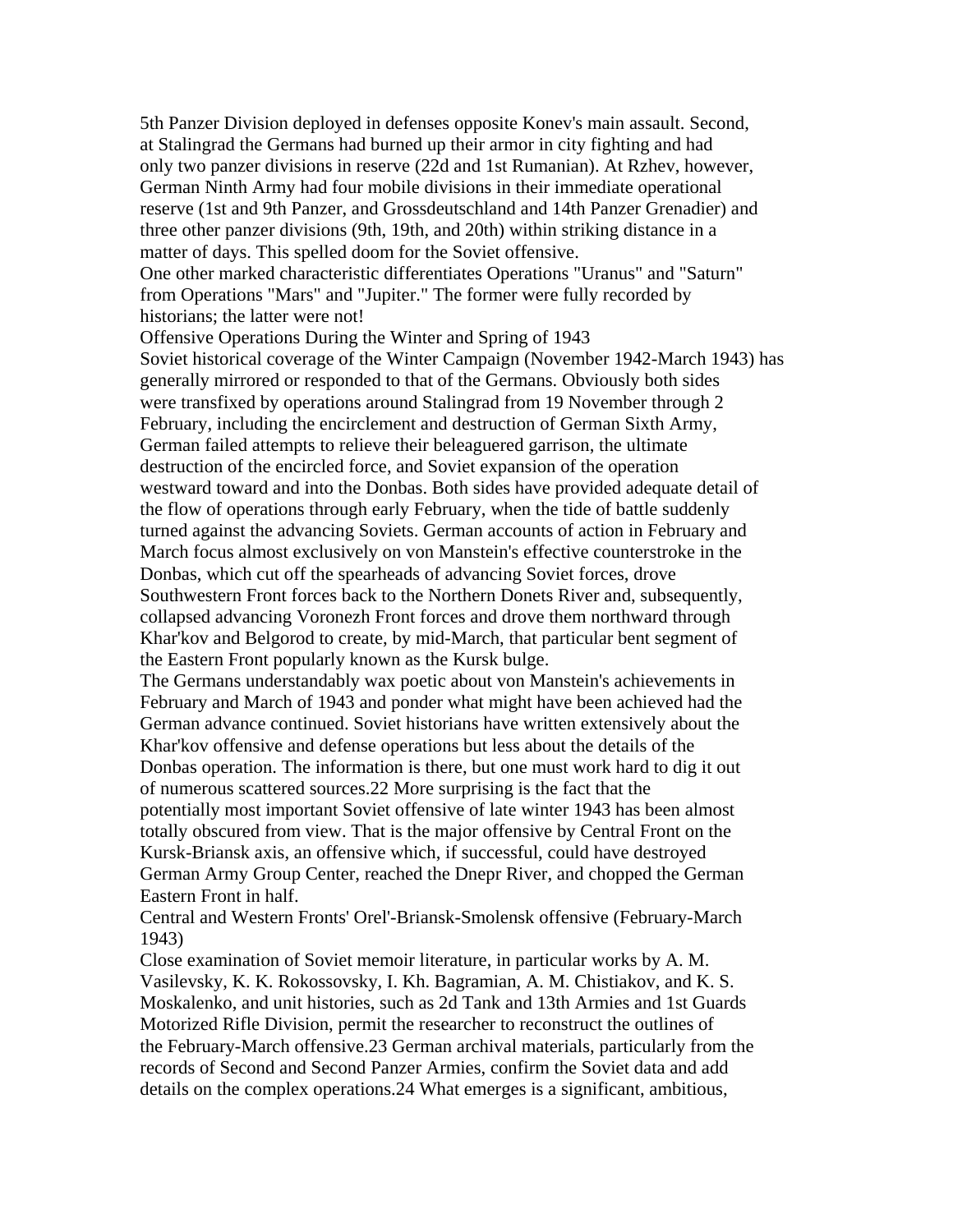and audacious offensive whose course, potential, and ultimate outcome increase the significance of von Manstein's counterstroke.

In outline, in early February 1943, the Stavka planned an offensive to exploit Briansk and Voronezh Front successes along the Voronezh-Kursk axis and accompany the Southwestern Front's advance through the Donbas to the Dnepr and Sea of Azov (see map 10). To do so, it planned to use the bulk of its "Stalingrad" armies, free after the 2 February surrender of German Sixth Army, and other strategic reserves to attack along the Kursk-Briansk axis toward the Dnepr River and Smolensk in concert with the Western and Kalinin Front. Rokossovsky's Don Front, renamed Central Front, would spearhead the mid-February offensive with 2d Tank Army and 70th Army from Stavka reserve and with 65th and 21st Armies re-deployed by rail from the Stalingrad region. The multi-front offensive was to begin on 12 February, when forward armies of the Western Front (16th) and Briansk Front (13th and 48th) were to encircle German forces in the Orel salient. Then, between 17 and 25 February, the two fronts, joined by Central Front, were to clear the Briansk region of German troops and secure bridgeheads over the Desna River. During the final phase of the operation, between 25 February and mid-March, the Kalinin and Western Fronts would join combat to seize Smolensk and, in concert with their sister fronts, destroy Army Group Center in the Rzhev-Viaz'ma salient. The entire offensive was timed to coincide with anticipated successful operations by the Voronezh and Southwestern Fronts so that by mid-March the strategic offensive would have propelled Soviet forces to the line of the Dnepr River from Smolensk to the Black Sea. From the beginning the offensive experienced serious difficulties (see map 11). First, movement problems forced delay in the beginning of Rokossovsky's offensive to 25 February, by which time Southwestern Front's advance in the Donbas had already been thrown back by von Manstein's counterstroke. Bagramian's Western Front assault in the Zhizdra sector also failed, although he repeatedly attempted to renew the attack. Nevertheless Rokossovsky attacked on 25 February with 2d Tank Army, 65th Army, and a Cavalry-Rifle Group formed around the nucleus of 2d Guards Cavalry Corps. Other re-deploying armies were to join the assault as they arrived.

Rokossovsky's offensive achieved spectacular initial success. By 7 March, Rodin's 2d Tank Army had secured Sevsk and, with the Cavalry-Rifle Group, approached Trubchevsk and Novgorod-Severskii (see map 12). Batov's 65th Army, now joined by Tarasov's 70th Army, made slow progress against German forces defending south of Orel, while 60th and 38th Armies on Rokossovsky's left flank attempted to turn German Second Army's left flank in the L'gov region. Four factors, however, combined to deny Rokossovsky success. First, the re-deployment of the "Stalingrad" armies by rail and road through Livny to the front went slowly, delaying the arrival of 21st Army, which was essential for the attack on Orel to succeed. Second, bad weather and the ensuing thaw hindered this re-deployment as well as the advance by Rokossovsky's force. Third, by early March von Manstein's counterstroke had also crushed Voronezh Front forces south of Khar'kov and threatened both that city and Belgorod, on Rokossovsky's left flank. Finally, German abandonment of the Rzhev salient and the victories in the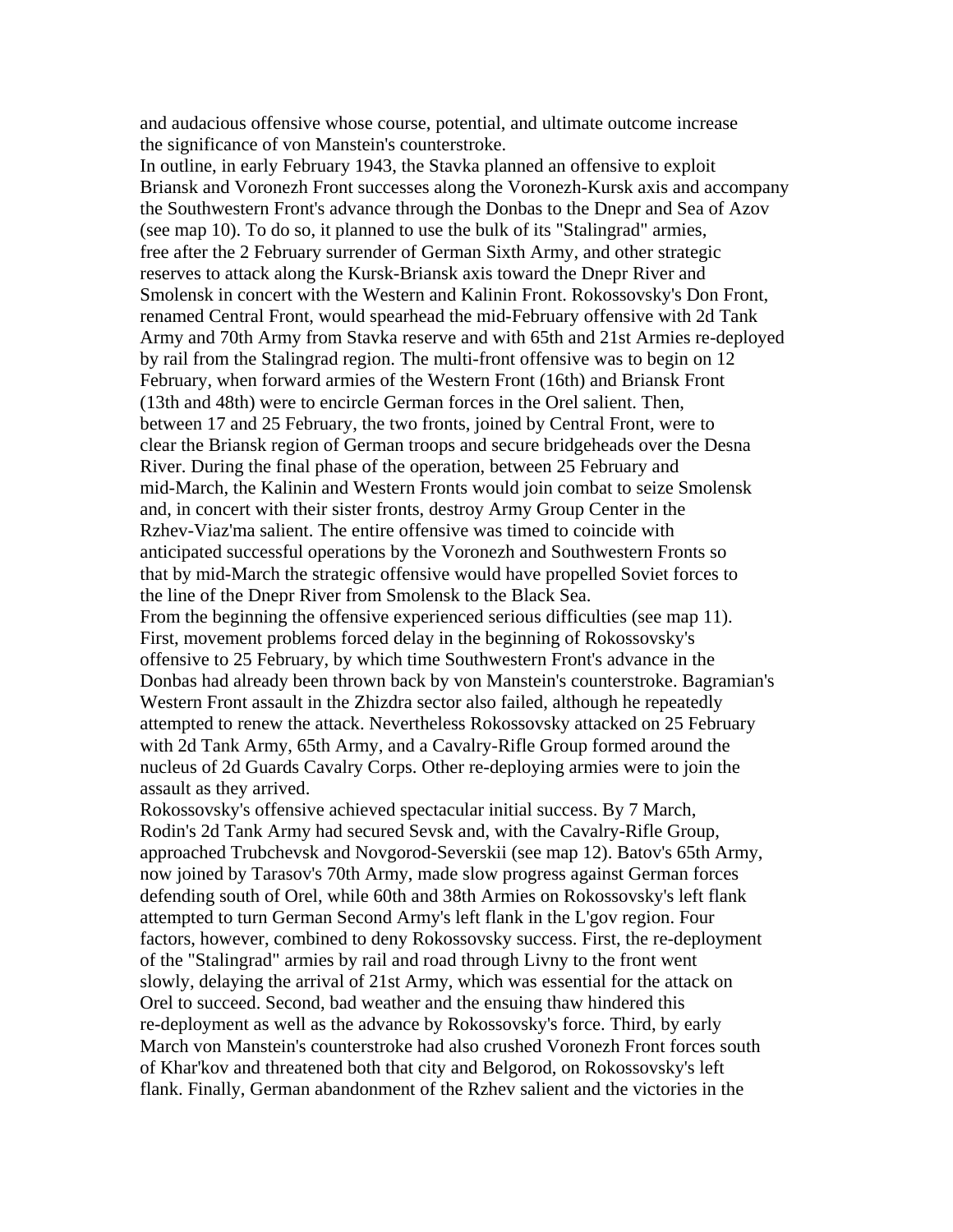south permitted German Second Panzer and Second Armies to shift forces south and north against the flanks of Rokossovsky's attacking forces. As a result, on 7 March Rokossovsky received Stavka permission to regroup his forces to his right flank to begin a less ambitious operation against the Orel salient. Subsequently, German resistance stiffened on the Fatezh-Orel axis, halting Rokossovsky's offensive, and re-deployed German forces struck his overexposed forces in the Novgorod Severskii-L'gov sector. The final blow to his offensive plans occurred on 11 March, when Chistiakov's 21st Army, just arrived to join Rokossovsky's Orel offensive, was diverted to Oboian to deal with von Manstein's continued advance toward Belgorod. Although desultory fighting continued along the Orel axis until 23 March, Rokossovsky's forces abandoned Sevsk and occupied new defenses along what would become the northern and central face of the Kursk bulge.

Thus, the ambitious strategic effort failed, and the Stavka, once again would have to postpone an advance to the line of the Dnepr River. The Soviet failure would have a major impact on how Soviet forces would operate at Kursk later in 1943. It also accorded strategic significance to von Manstein's Donbas, and Khar'kov counterstrokes. Most important, from the standpoint of this paper, is the apparent neglect of this operation by Soviet historians, which is extraordinary given its potential importance. No single account exists, and even recent works ignore its conduct. For example, Krivosheev's new work on Soviet wartime losses provides no personnel loss figures for the operation (or for Operation "Mars"), nor does it recognize the very existence of the Central Front in February-March 1943.25

Offensive Operations into Belorussia in Fall 1943 and Winter 1944 German and Soviet historians cover in detail the dramatic series of Soviet offensives which followed the Kursk defense in July 1943 and the subsequent Soviet advance to the Dnepr River from August through October 1943. Volumes have been written on Operations "Suvorov," "Rumiantsev," and "Kutuzov" at Orel, Belgorod-Khar'kov, and Smolensk. Equal attention has been devoted to the various phases of the Chernigov-Poltava operation, operations designed to breech the Dnepr River line (the Chernigov-Pripiat, Kiev, Gomel'-Rechitsa, Krivoi Rog, and Nikopol' operations), and operations on the flanks, such as the Nevel' and Melitopol' operations. The Germans, quite naturally, focus on Soviet failures, such as the unsuccessful multiple attempts to crush their Nikopol' bridgehead. Thereafter, Soviet accounts focus on their successful and spectacular advance into the Ukraine, commencing with the Zhitomir-Berdichev operation in December 1943 and culminating with their encirclement of German First Panzer Army in the Proskurov-Chernovtsy operation and the arrival of Soviet forces along the borders of Rumania and southern Poland in April 1944. Lost in this coverage are important and repeated Soviet attempts to conquer Belorussia in late fall 1943 and early winter 1944.

The Belorussian strategic offensive (November 1943-February 1944) The general outlines of this offensive can be pieced together from a wide variety of scattered Soviet sources (see map 13). Portions of the initial operations to liberate Belorussia are covered in detail under the rubric of the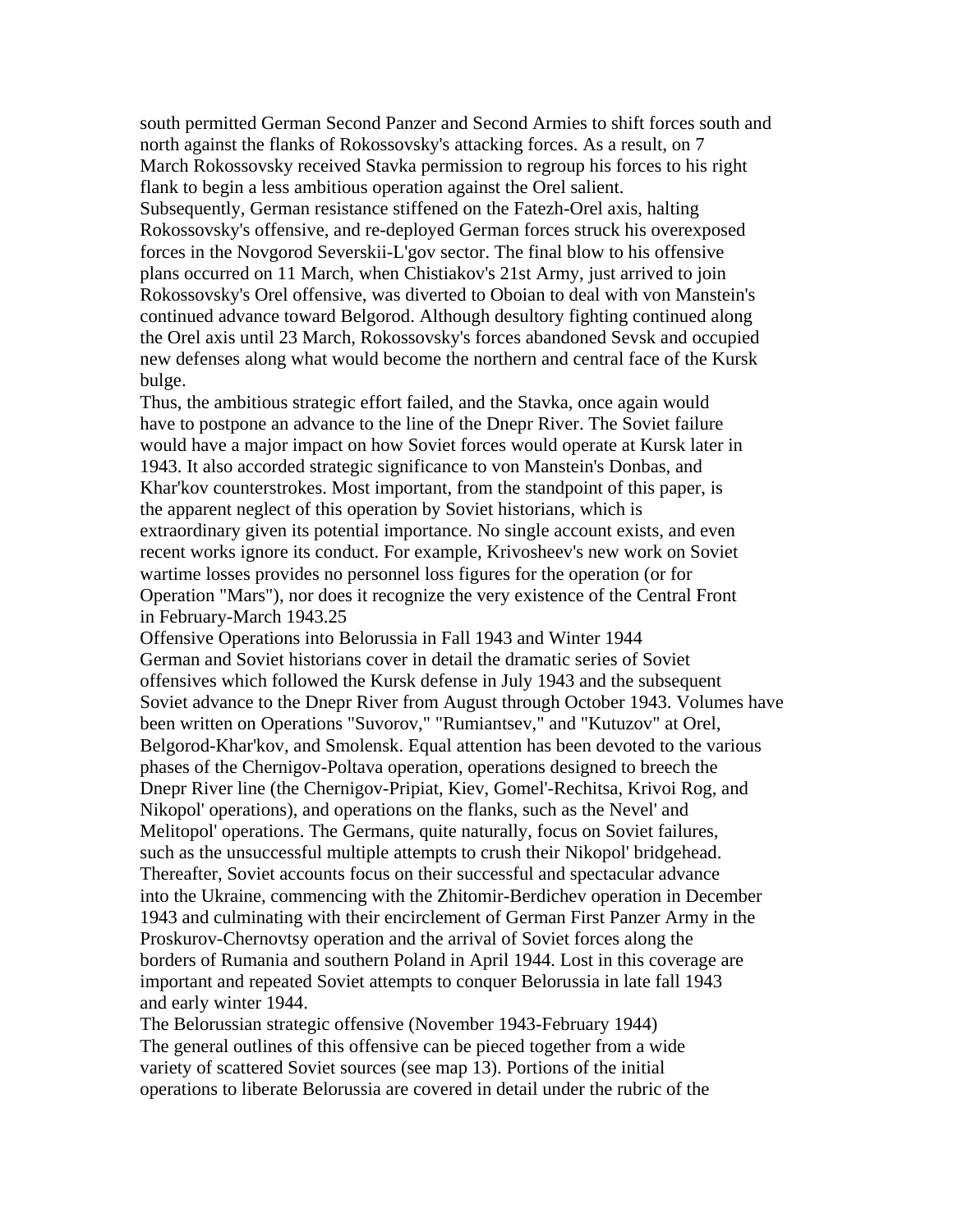continuation of the Nevel' operation by 1st Baltic Front and the Gomel-Rechitsa operation of the Belorussian Front. The overall Stavka plan, probably formulated in early November, called for 1st Baltic Front to strike from its salient west of Nevel' southward to Polotsk and west of Vitebsk to destroy the German Vitebsk Group in concert with Western Frontattacks on the Orsha and Bogushevsk axes. Simultaneously, Belorussian Front forces would advance from their Dnepr bridgeheads near Loev along the Rechitsa-Bobruisk axis toward Minsk, supported on the right by Western Front forces attacking through Rogachev. One source set out the intent of the Stavka plan by quoting from a 1 October Stavka order: "While delivering the main blow in the general direction of Zhlobin, Bobruisk, and Minsk, destroy the enemy Zhlobin-Bobruisk group and secure the capital of Belorussia, Minsk. Detach a separate group of forces to attack along the northern bank of the Pripiat' River in the direction of Kalinkovichi and Zhitkovichi."26 In his memoirs, K. N. Galitsky, commander of 1st Baltic Front's 11th Guards Army, also spells out initial Stavka intent to "isolate the Vitebsk-Gorodok enemy grouping," according to another source apparently in concert with an airborne operation into Belorussia.27 Obviously, the airborne operation was canceled, and the intended strategic offensive failed for a number of reasons, including bad weather and intense German resistance. Soviet historians have written about the series of operations west of Nevel', the Gorodok operations of November and December 1943, the Gomel'-Rechitsa operation of November, and the Rogachev-Zhlobin operation of February 1944. They have been utterly silent, however, concerning subsequent operations by 1st Baltic and Belorussian Fronts during the period and until recently, have ignored entirely operations by Western Front. Soviet military encyclopedic literature ignores the operations, and the recent Krivosheev volume fails to mention losses in these additional operations and the overall losses of participating fronts during the lengthy period. The only exception to this neglect is the recent important revelations by M. A. Gareev concerning the multiple failed operations by Western Front during this period.28 German unit histories, memoirs, and archival materials, however, amply attest to the scope, intensity, and duration of Soviet offensive efforts against German forces in Belorussia during this entire period.29 Unless additional Soviet materials become available, the history of these operations will, of necessity, once again have to be based on German sources alone. Soviet Attempts to Exploit Offensive Success in Spring 1944 One of the most difficult tasks of a military historian is to determine the ultimate scope and aims of a strategic operation, even if that strategic offensive is successful. According to its general pattern of behavior, the Stavka understandably tended to expand its strategic objectives while operations were underway. This occurred during the Winter Campaign of 1941-42, the Winter Campaign of 1942-43, and the Summer-Fall Campaign of 1943. In general, this expansion of offensive aims could be justified on the basis that one could not determine whether or when German collapse would occur, and, unless one pressed the attack, opportunities would be lost. Of course, relative risk had to be assessed less the attacking force fall victim to the kind of trap that von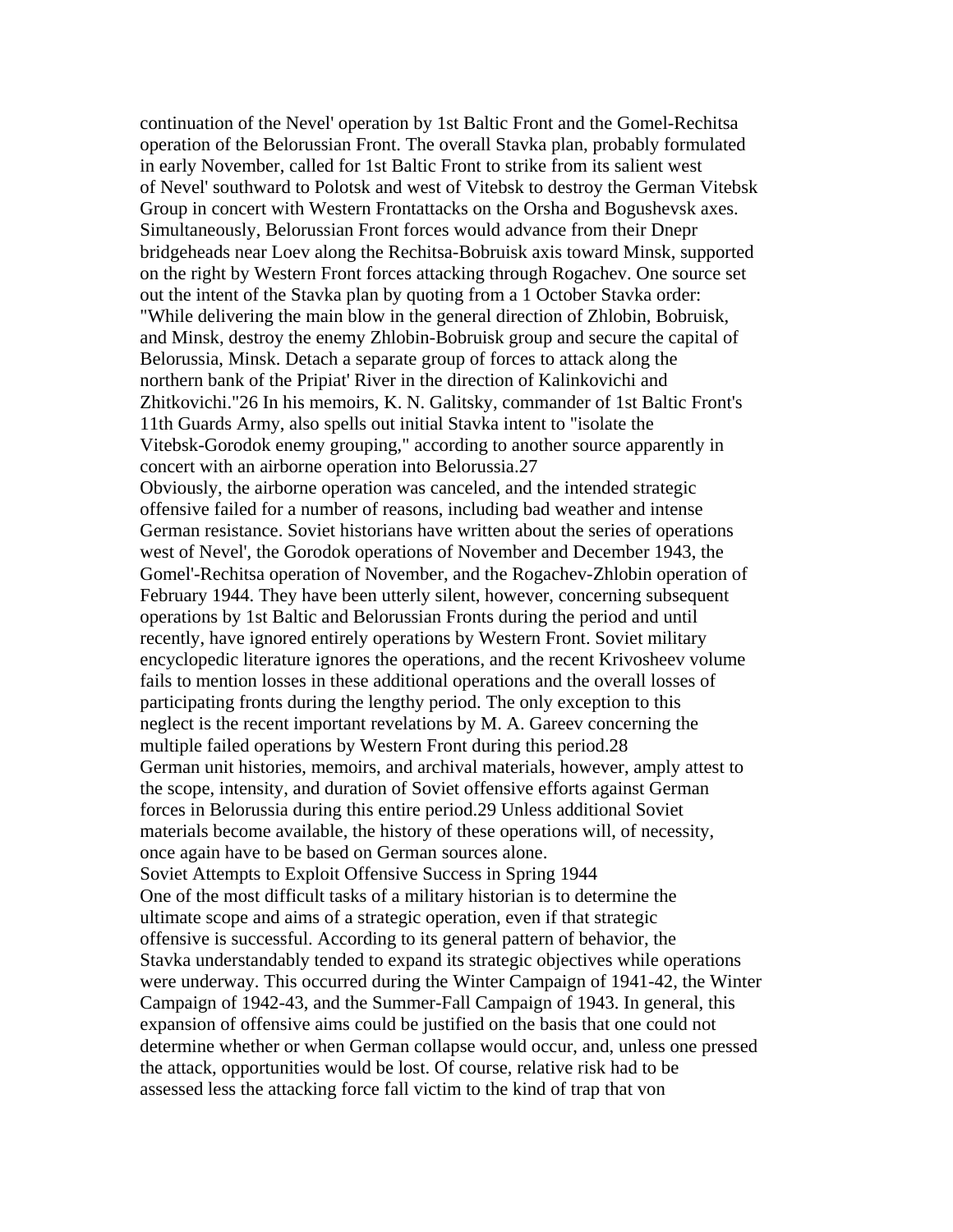Manstein sprung on Soviet forces in the Donbas.

The success of Soviet strategic offensives in 1944 and 1945 makes it more difficult to assess whether military operations at the end of the offensive were simply attempts to exploit success or were designed to posture forces more advantageously for subsequent offensive action (or to deceive the enemy regarding future offensive intentions). Two such operations pose serious questions for historians. The first involves a failed offensive late in the Winter-Spring Campaign of 1944, which the Germans label as major and which Soviet historians generally ignore; and the second (covered later) involves an apparent major attempt by Soviet forces at the end of the Summer-Fall Campaign of 1944 to penetrate deep into East Prussia.

The first of these operations in called the Battle of Targul-Frumos (2-4 May 1944), during which, according to German sources, German forces defeated a major Soviet offensive and inflicted heavy losses on the attacking Soviet forces. Subsequently, the battle has been used as a prime case study in officer tactical education (along with the Chir battles of December 1942 and the Nikopol' battles of 1943-44).

The Battle of Targul-Frumos (2-4 May 1944)

According to German sources, foremost of which are studies by H. von Manteuffel, commander of Grossdeutschland Panzer Grenadier Division, and F. von Senger und Etterlin, the battle was precipitated when large Soviet forces struck German positions north of Iassy in an attempt to seize the city and advance deep into Rumania (see map 14).30 The Germans identified the attacking force as 2d Tank Army and cooperating 27th Army. In three days of fighting, from 2-4 May, German LVII Panzer Corps (principally Grossdeutschland and 24th Panzer Division) and L Army Corps defeated the Soviet force and destroyed over 350 Soviet tanks. Soviet sources are silent on the battle. Scattered reference appear in divisional histories concerning combat in Rumania during this period, but only 2d Tank Army's history makes direct reference to this particular battle. It notes, that in late March 1944, the tank army regrouped into 27th Army's sector with the mission of "attacking in the direction of Fokuri and Podul-Iloaei. Subsequently, the army was to strike a blow toward the city of Iassy and secure it."31 In its narrative of subsequent operations, the history relates that the tank army attacked with 27th Army's 35th Rifle Corps, and, although 3d Tank Corps reached Targul-Frumos, it was thrown back by heavy German counterattacks. The account attributes the Soviet failure to a poor artillery preparation and German advance warning that the attack was to occur.

Historians are thus left with the question of whether the Soviet offensive was a major effort to penetrate into Rumania or simply a local assault to improve the Soviet operational posture and opportunities for a renewed offensive in the future. The Germans maintain it was the former. This author has argued that it was the latter and was also associated with deception planning for future operations in Belorussia (to fix the future presence of 2d Tank Army in Rumania, while it was shortly moved elsewhere).32 Only further release of Soviet archival materials will settle this long-standing debate.

Soviet (1st Belorussian Front's) Actions East of Warsaw in August-September 1944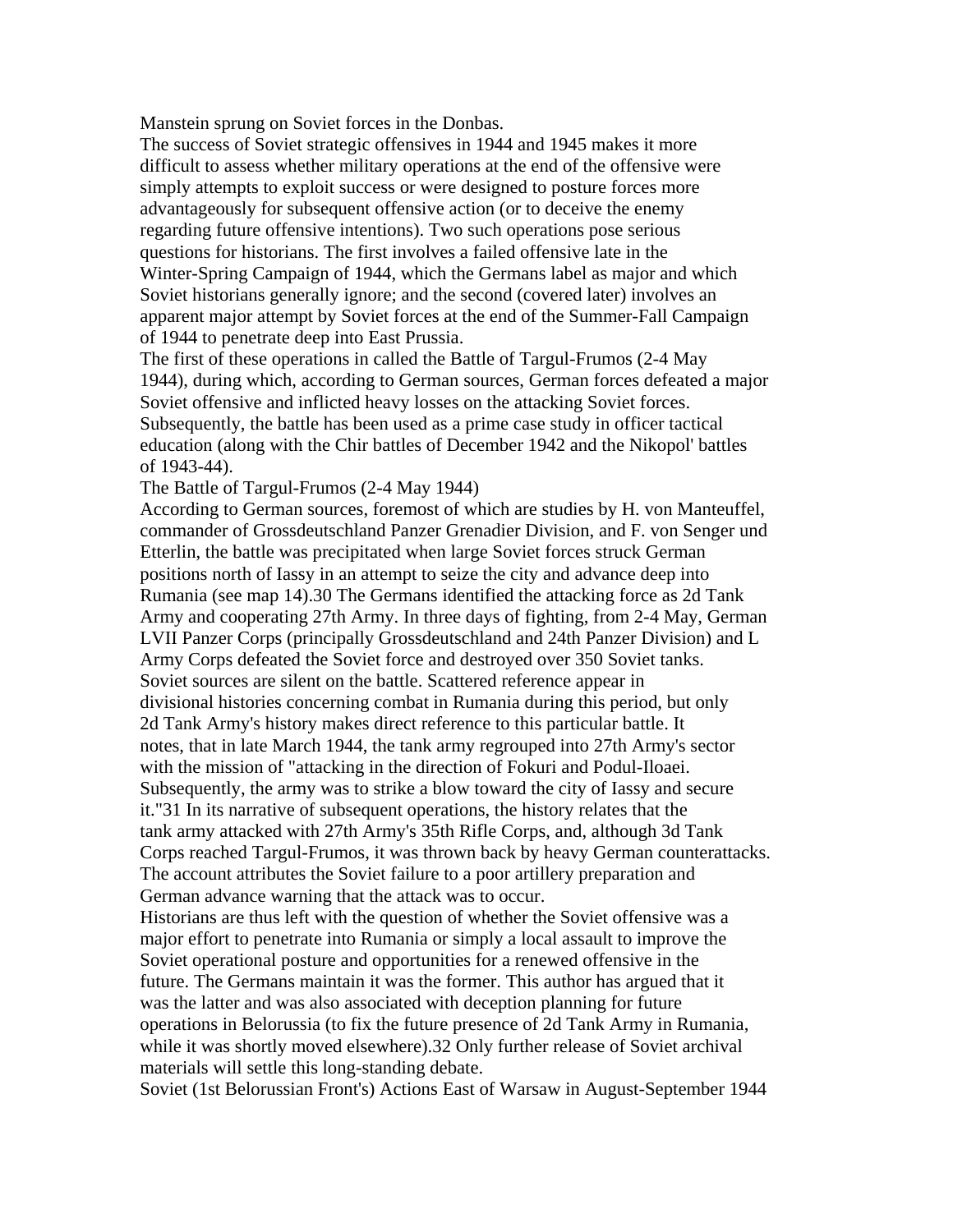No Eastern Front action has generated more heated controversy then Soviet operations east of Warsaw in August and September 1944, at the time of the Warsaw Uprising against the Nazis by the Polish Home Army. Western historians have routinely blamed the Soviets for deliberately failing to assist the Poles, and in essence, aiding and abetting destruction of the Polish rebels by the German Army for political reasons. Soviet historians have countered that every attempt was made to provide assistance but that operational considerations precluded such help. No complete single Soviet volume exists which recounts in detail these operations on the approaches to Warsaw. The historian is forced to reconstruct events by referring to a host of fragmentary sources. Ironically, German archival materials, in particular Second Army records and other materials (and probably the records of Ninth Army, captured by the Soviets and unavailable to Western historians), help to justify the Soviet argument.

Operational details about Soviet combat on the approaches to Warsaw can be reconstructed from fragmentary Soviet and German archival sources (see map 15). On 28 July 1994, Maj. Gen. A. I. Radzievsky's 2d Tank Army, which had been turned north from the Magnuszew region to strike at Warsaw, with three corps abreast, engaged German 73d Infantry Division and the Hermann Goering Parachute Panzer Division 40 kilometers southeast of Warsaw. A race ensued between Radzievsky, who was seeking to seize the routes into Warsaw from the east, and the Germans, who were attempting to keep these routes open and maintain possession of Warsaw.33 The nearest Soviet forces within supporting range of Radzievsky were 47th Army and 11th Tank and 2d Guards Cavalry Corps, then fighting for possession of Seidlce, 50 kilometers to the east. On 29 July Radzievsky dispatched his 8th Guards and 3d Tank Corps northward in an attempt to swing northeast of Warsaw and turn the German defender's left flank, while his 16th Tank Corps continued to fight on the southeastern approaches to the city's suburbs.

Although 8th Guards Tank Corps successfully fought to within 20 kilometers east of the city, 3d Tank Corps ran into a series of successive panzer counterattacks orchestrated by Field Marshal W. Model, new commander of Army Group Center. Beginning on 30 July, the Hermann Goering and 19th Panzer Divisions struck the overextended and weakened tank corps north of Wolomin, 15 kilometers northeast of Warsaw. Although the corps withstood three days of counterattacks, on 2 and 3 August, 4th Panzer Division and SS Panzer Division Viking joined the fight. In three days of intense fighting, 3d Tank Corps was severely mauled, and 8th Guards Tank Corps was also severely pressed. By 5 August 47th Army forces had arrived in the region, and 2d Tank Army was withdrawn for rest and refitting. The three rifle corps of 47th Army were now stretched out along a front of 80 kilometers from south of Warsaw to Seidlce and were unable to renew the drive on Warsaw or to the Narew River. German communications lines eastward to Army Group Center, then fighting for its life north and west of Brest, had been damaged but not severed.

Meanwhile, on 1 August the Polish Home Army had launched an insurrection in the city. Although they seized large areas in downtown Warsaw, the insurgents failed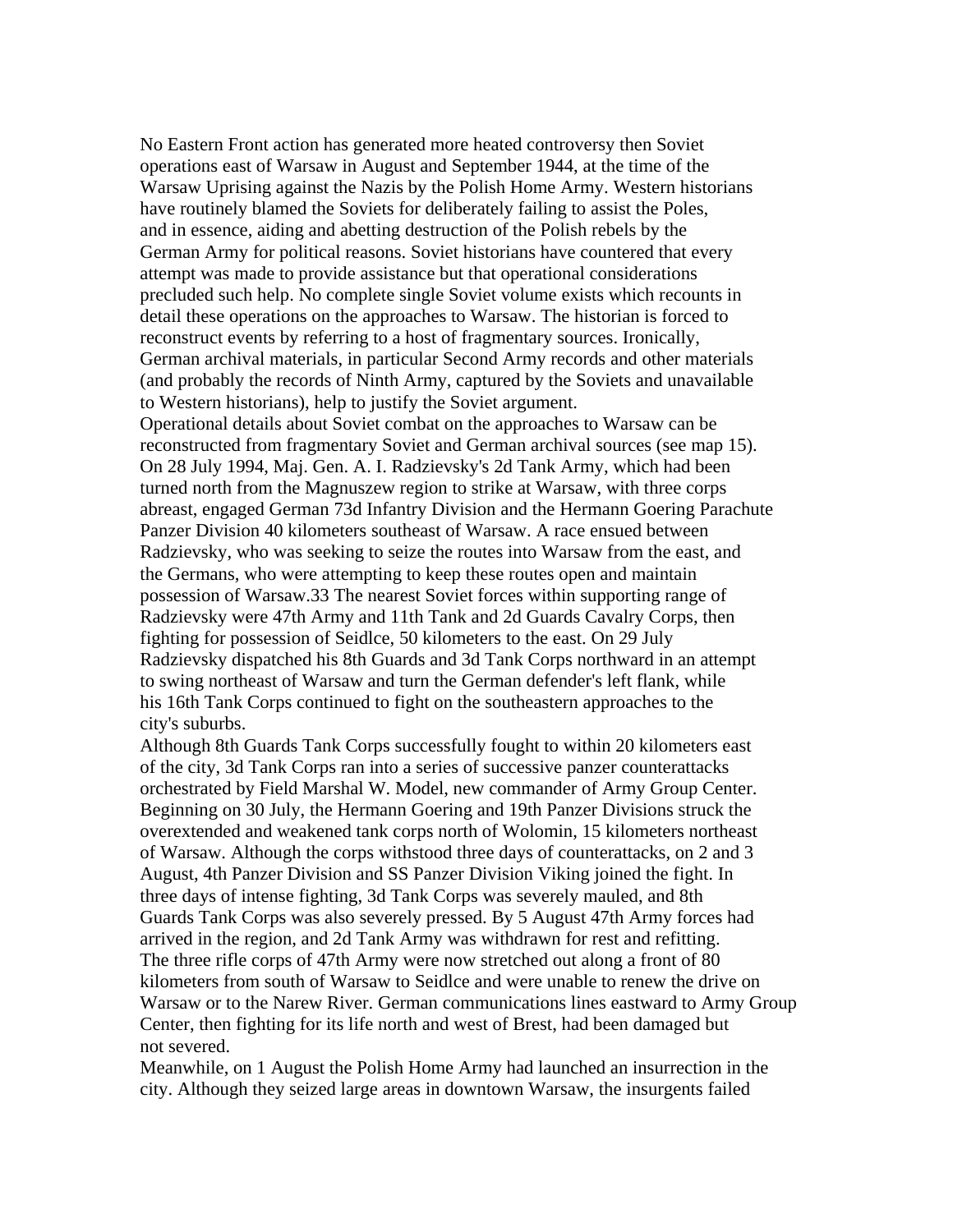to secure the four bridges over the Vistula and were unable to hold the eastern suburbs of the city (Praga). During the ensuing weeks, while the Warsaw uprising progressed and ultimately failed, the Soviets continued their drive against Army Group Center northeast of Warsaw. For whatever motive, 1st Belorussian Front focused on holding firmly to the Magnuszew bridgehead, which was subjected to heavy German counterattacks throughout mid-August, and on driving forward across the Bug River to seize crossings over the Narew River necessary to facilitate future offensive operations.

Soviet 47th Army remained the only major force opposite Warsaw until 20 August, when it was joined by 1st Polish Army. Soviet forces finally broke out across the Bug River on 3 September, closed up to the Narew River the following day, and fought their way into bridgeheads across the Narew on 6 September. On 13 September lead elements of two Polish divisions assaulted across the Vistula River into Warsaw but made little progress and were evacuated back across the river on 23 September.34

Political considerations and motivations aside, an objective consideration of combat in the region indicates that, prior to early September, German resistance was sufficient to halt any Soviet assistance to the Poles in Warsaw, were it intended. Thereafter, it would have required a major reorientation of military efforts from Magnuszew in the south or, more realistically, from the Bug and Narew River axis in the north in order to muster sufficient force to break into Warsaw. And once broken into, Warsaw would have been a costly city to clear of Germans and an unsuitable location from which to launch a new offensive. This skeletal portrayal of events outside of Warsaw demonstrates that much more needs to be revealed and written about these operations. It is certain that additional German sources exist upon which to base an expanded account. It is equally certain that extensive documentation remains in Soviet archival holdings. Release and use of this information can help answer and lay to rest this burning historical controversy.

Soviet Attempts to Exploit Offensive Success in Fall 1944

As was the case in spring 1944, there were many opportunities accorded to Soviet forces to exploit success in the wake of the Belorussian and associated strategic operations in late summer and fall 1944. The most prominent of these, as evidenced from German archival sources, occurred in October 1944, hard on the heels of the Soviet Memel' operation, during which Soviet forces drove from the Siauliai region to the shores of the Baltic Sea. Immediately after the end of the Memel' operation, multiple Soviet armies, subordinate to Cherniakhovsky's 3d Belorussian Front, attempted to penetrate deep into East Prussia along the Gumbinnen axis.

The Gumbinnen or Goldap operation (16-27 October 1944)

German documents cover this operation in considerable detail and focus, in particular, mobile operations by 2d Guards Tank Corps south of Gumbinnen.35 Soviet accounts are restricted to a single article and several passages from the memoirs of participants and unit histories.36

According to these sources, the Stavka authorized Cherniakhovsky to exploit the success achieved in the Memel' operation by striking into the Prussian heartland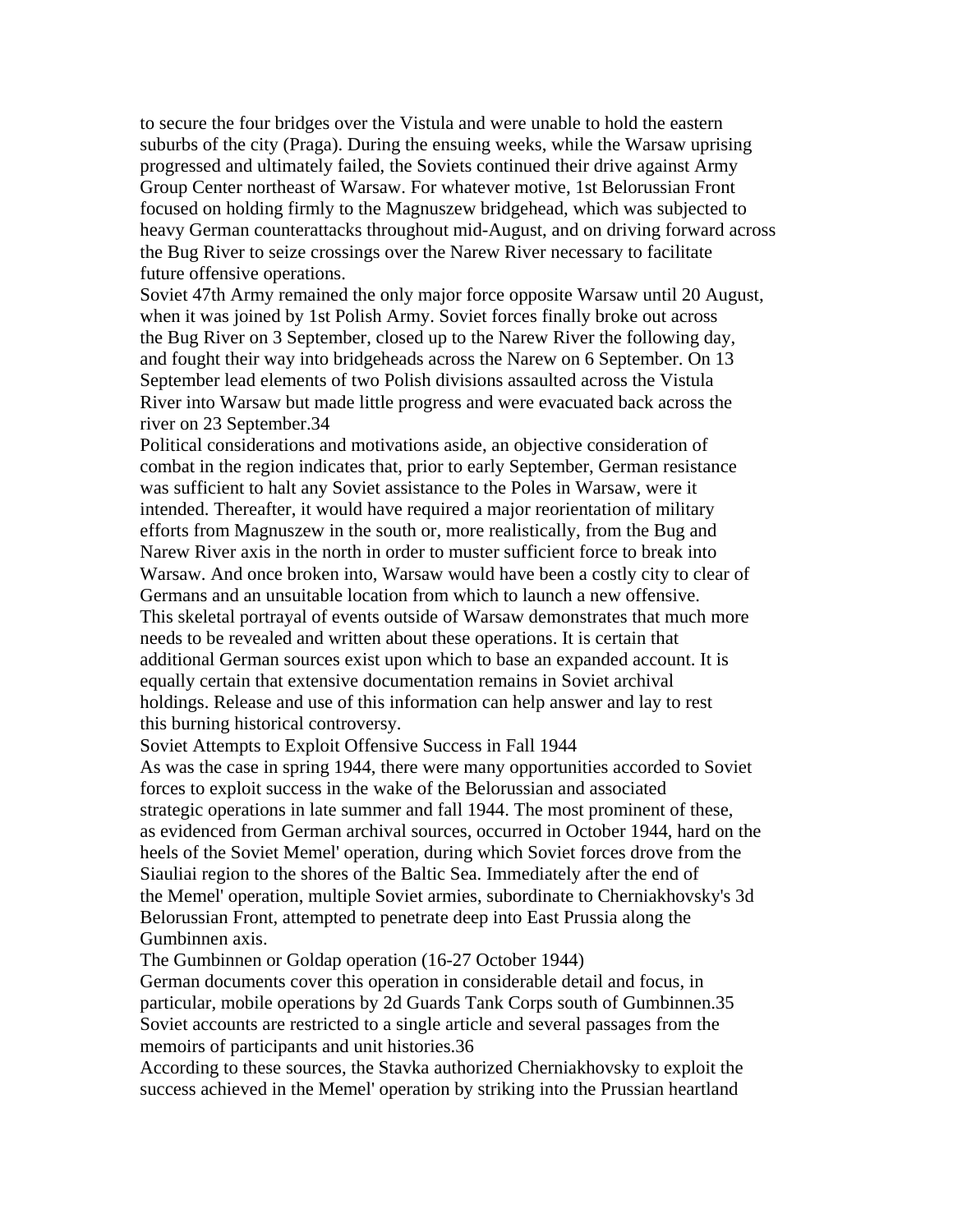along the Gumbinnen-Konigsberg axis (see map 16). The front commander planned to penetrate German defenses with 5th and 11th Guards Armies and then exploit with 2d Guards Tank Corps and second echelon (and fresh) 28th Army. 31st and 39th Armies on the flanks would support the assault. On 16 October Col. Gen. N. I. Krylov's 5th and Col. Gen. K. N. Galitsky's 11th Guards Armies went into action and drove 11 kilometers into the German defenses. The following day 31st and 39th Armies joined the assault, and Galitsky's army crossed the East Prussian border of Germany. German resistance was fierce, and German fortified lines were so formidable that it took four days for Cherniakhovsky to penetrate the tactical defenses. The second defense line, along the German border, was so strong that Cherniakhovsky committed his tank corps to overcome it. Together, on 20 October 11th Guards Army and 2d Guards Tank Corps finally ruptured the defense and approached the outskirts of Gumbinnen. The next day Cherniakhovsky committed Lt. Gen. A. A. Luchinsky's 28th Army to battle, but the entire forces' advance faltered in the Stallupinen Defensive Region as heavy German panzer reinforcements arrived to stiffen the defense. Fighting continued until 27 October as the flank Soviet armies closed up with 11th Guards Army's forward positions. At a cost of heavy casualties (by German count), Soviet forces had advanced from 50-100 kilometers into East Prussia and learned from experience what extensive preparations would be required in the future to conquer Germany's East Prussian bastion.

The Gumbinnen operation stands as an example of an operation which had considerable impact on the manner in which Soviet forces would operate in the future. With the earlier Targul-Frumos operation and other unmentioned cases, it also raises serious questions about ultimate Soviet strategic aims in the waning stages of significant strategic operations. Again, accounts of the operation would be more thorough and conclusions more valid if the operation could be recounted and evaluated from Soviet as well as German sources. **Conclusions** 

What has been presented here is a sample of gaps in the operational history of the German-Soviet War. While the sample identifies many significant gaps, it is the product of only one historian's work, and even this historian can list many others. To the list must be added the many cases used by the modern German Army in its officers' education, to include the battles along the Chir (December 1942) and in the Donbas (February 1943), the various Nikopol' battles, and many others, all of which rest on the basis of only one-sided German accounts. Other neglected areas span the entire war and include such topics as the encirclement on destruction of Soviet 6th and 12th Armies at Uman', operations on the Khar'kov and Kursk axes in late summer and fall of 1941, plans for offensive action in the north in winter 1943 (by Group Khozin), operations in the Staraia Russa-Nevel' sector in fall 1943, and operations to reduce the German Army Group North after its isolation in Courland in October 1944.

Investigation of all of these issues and others will cast more accurate light on the war and will help dispel the many myths that the war has produced, myths which have and will continue to victimize the Soviet (Russian) Army and Soviet (Russian) historiography. In the final analysis, the old axiom remains correct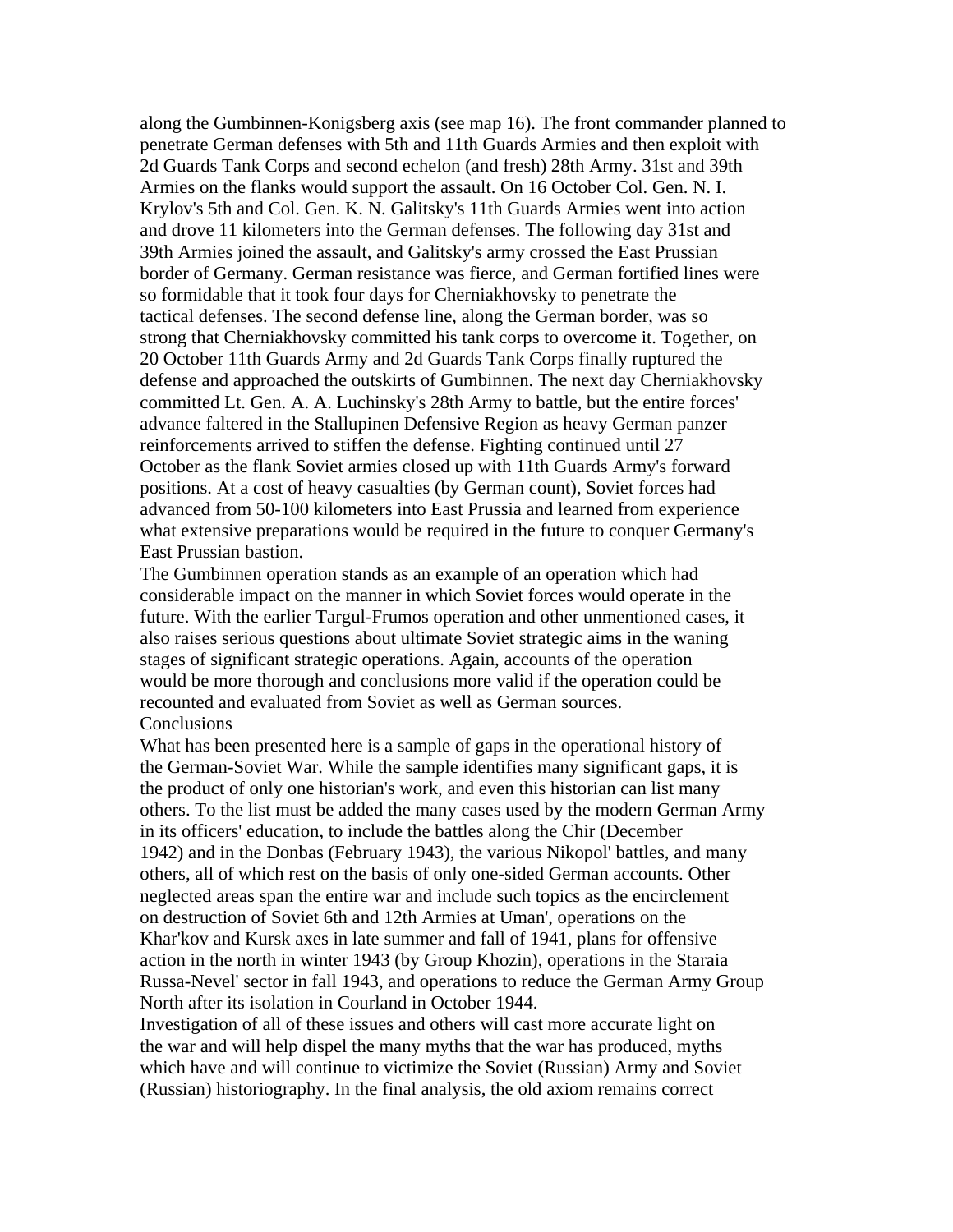-- that it is better to relate one's own history than to have someone else relate it.

## Endnotes

1. For example, see Viktor Suvorov (ne Rezin), Ledokol (Icebreaker) and Den'-M (M-Day), whose preposterous claims about blame for the war pervert history for political purposes and profit. BACK

2. See, for example such superb superb military analyses as those done by D. M. Proektor on the Dukla Pass operation, A. A. Sidorenko on the Mogilev operation, V. Matsulenko on the Iassy-Kishinev operation and on a host of specialized themes, and equally candid and detailed memoirs by Moskalenko, Galitsky, Bagramian, Solomatin, Katukov, Batov, and many others. The groundbreaking and detailed studies of John Erickson raised the veil on Eastern Front operations for Western readers. BACK

3. For a thorough survey of these forgotten operations in proper context, see David M. Glantz and Jonathan M. House, When Titans Clashed: How the Red Army Stopped Hitler (Lawrence, KS: Kansas University Press, 1995). BACK

4. For example, see G. Kuleshov, "Na Dneprovskom rubezhe" [On the Dnepr line], Voenno-istoricheskii zhurnal, No. 6 (June 1966), 16-28 (hereafter cited as VIZh) and V. Bytkov, "Kontrudar 5-iu mekhanizirovannoiu korpusa na lepel'skom napravlenii" [The counterstroke of 5th Mechanized Corps on the Lepel' axis], VIZh, No. 9 (September 1971), 60-65. BACK

5. For example, see V. Shevchuk, "Deistviia operativnykh grupp voisk v Smolenskom srazhenii (10 iiulia-10 sentiabriia 1941 g.)" [The actions of operational groups of forces in the Battle of Smolensk], VIZh, NO. 12 (December 1979) 10-14. BACK

6. A. V. Vladimirsky, Na kievskom napravlenii [On the Kiev axis], (Moscow: Voenizdat, 1989). BACK

7. A. A. Volkov, Nezavershennye frontovye nastupatel'nye operatsii pervykh kampanii Velikoi Otechestvennoi voiny [Incomplete front offensive operations of the initial campaigns of the Great Patriotic War], (Moscow: AVIAR, 1992). BACK 8. B. Panov, N. Naumov, "Vosstanovlenie strategicheskogo fronta na Zapadnom napravlenii (iiul' 1941 g.)" [Restoration of the strategic front on the Western axis (June 1941)] VIZh, No. 8 (August 1976), 15-23. BACK

9. For example, see numerous short articles such as E. Klimchuk, "Vtoraia udarnaia i Vlasov," [2d Shock and Vlasov], Sovetskii voin [Soviet soldier], No. 20, 1989, 76-81 and V. A. Chernukhin, "Na liubanskom napravlanii" [On the Liuban' axis], VIZh, No. 8 (August 1992) 43-45. Stanislav Gagarin has also published a novel about the operation Miasnoi Bor , which has been serialized in VIZh. BACK

10. For details, see David M. Glantz, A History of Soviet Airborne Forces (London: Frank Cass and Co., 1994), 231-262. BACK

11. A. Vasilevsky, "Nekotorye voprosy rukovodstva vooruzhennoi bor'boi letom 1942 goda"[Some questions concerning the direction of armed struggle in the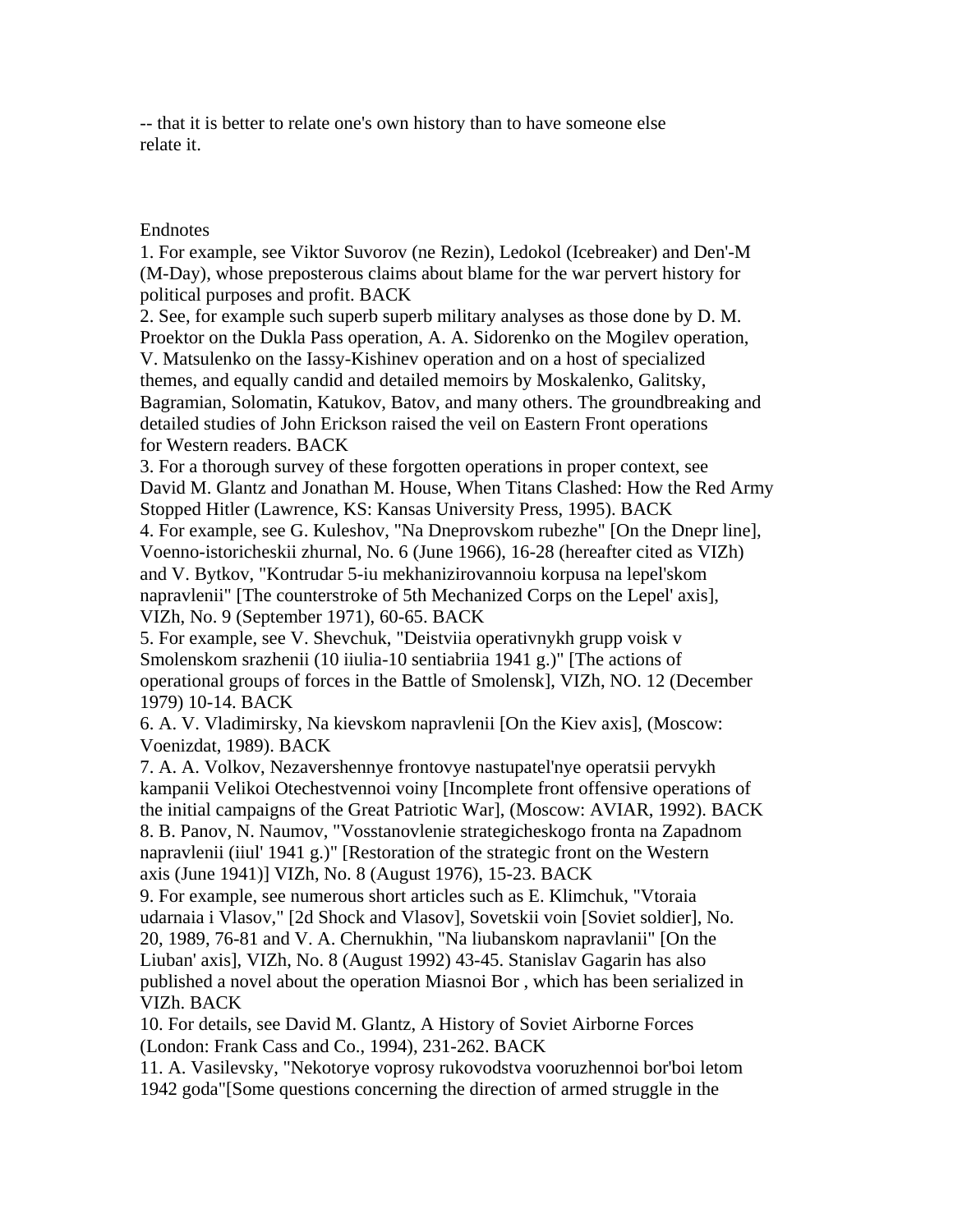summer of 1942], VIZh, No. 8 (August 1965), 3-10; M. Kazakov, "Na voronezhskom napravlenii letom 1942 goda"[On the Voronezh axis in the summer of 1942], VIZh, No. 10 (October 1964), 27-44 I. Kh. Bagramian, Tak shli my k pobeda [As we went on to victory], (Moscow: Voenizdat, 1977), 48-140; and K. S. Moskalenko, Na iugo-zapadnom napravlenii [On the southwestern axis], (Moscow: "Nauka," 1969), 133-218. Of course, the best source is the period war experience volume,

"Opisanie operatsii voisk iugo-zapadnogo fronta na khar'kovskom napravlenii v mae 1942 goda" [An account of the operations of Southwestern Front forces on the Khar'kov axis in May 1942] in Sbornik voenno-istoricheskikh materialov Velikoi Otechestvennoi voiny [Collection of military-historical materials of the Great Patriotic War], Issue 5 (Moscow: Voenizdat, 1951). Hereafter cited as SVIMVOV. BACK

12. M. I. Kazakov, "Boevye deistviia voisk Brianskogo i Voronezhskogo frontov letom 1942 na voronezhskom napralanii" [Combat operations of Briansk and Voronezh Front forces on the Voronezh axis in summer 1942] in SVIMVOV, Issue 15 (Moscow: Voenizat, 1955), 115-146. BACK

13. G. Zhukov, Reminiscences and Reflections, (Moscow: Progress,1985), 129-133. BACK

14. M. D. Solomatin, Krasnogradtsy [The men of Krasnograd], (Moscow: Voenizdat, 1963), 11-44. BACK

15. M. E. Katukov, Na ostrie glavnogo udara [At the point of the main attack], (Moscow: Voenizdat, 1976), 182-184. BACK

16. A. Kh. Babadzhanian, Dorogy pobedy [Roads of victory], (Moscow: Voenizdat, 1981), 99. BACK

17. Sovetskaia kavaleriia [Soviet cavalry], (Moscow: Voenizdat, 1984), 216. BACK 18. For complete details, see "Anlage 5 zum Tatigkeitsbericht der Abteilung Ic/A.O.," in AOK 9,27970/6, dated 1 July-31 December 1942, NAM T-312, Roll 304. These Anlage contain full reports on the offensive with a complete Soviet order of battle and full assessments of the strengths and estimatedlosses of participating Soviet units. For example, 1st Mechanized Corps, reinforced by the 47th and 48th Mechanized Brigades, had an initial strength of about 300 tanks and lost 85 percent of its armor in the operation. BACK

19. See, Boevoi sostav Sovetskoi armii, chast' 2 [Combat composition of the Soviet Army, Part 2], (Moscow: Voenizdat, 1966), 207-255. Prepared by the Military-scientific Directorate of the General Staff and classified secret. BACK 20. The three Soviet fronts participating in Operation "Uranus" contained 1,103,000 men, 15,510 guns and mortars, 1,463 tanks, and 928 combat aircraft. At the same time, the Kalinin and Western Fronts and Moscow Defense Zone numbered 1,890,000 men, 24,682 guns and mortars, 3,375 tanks, and 1,170 aircraft. See A. A. Grechko, ed., Istoriia vtoroi mirovoi voiny, T. 6 [A history of the Second World War, Vol. 6], (Moscow: Voenizdat, 1976), 35. For detals on Operation "Mars," see forthcoming book , David M. Glantz, Zhukov's Greatest Defeat: Operation "Mars" 24 November-14 December 1942). BACK 21. For general officer losses, see A. A. Maslov, "Soviet general officer losses in the 1st period of the Great Patriotic War," The Journal of Slavic Military Studies, Vol. 7,No. 3 (September 1994), forthcoming. BACK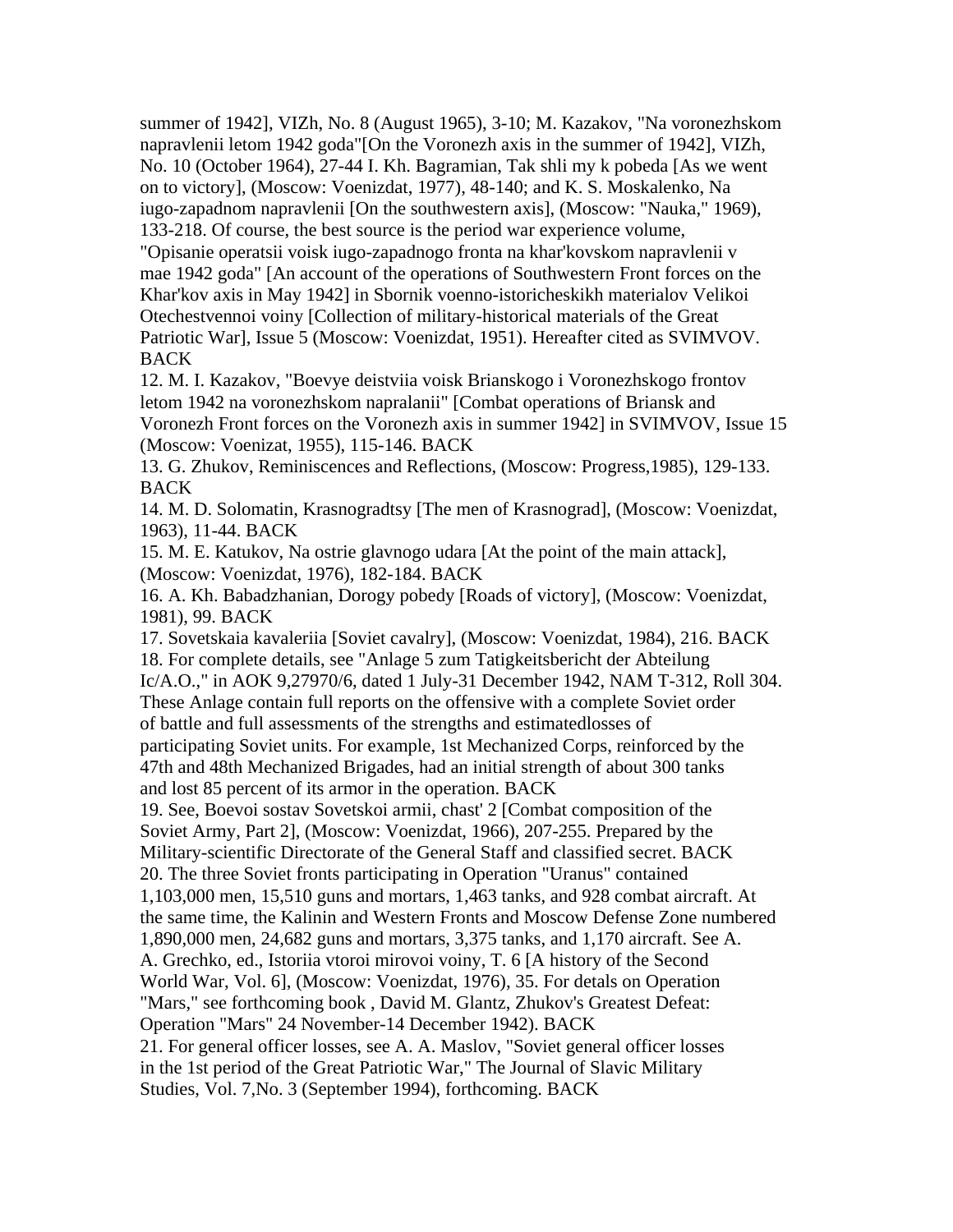22. See A. G Ershov, Osvobozhdenie Donbassa [Liberation of the Donbas], (Moscow: Voenizdat, 1973); V. Morozov, "Pochemu ne sovershalos' nastuplenie v Donbasse vesnoi 1943 goda"[Why was the offensive in the Donbas not completed in the spring of 1943?], VIZh, No. 3 (March 1963), 16-33; and a variety of unit histories such as those of 4th Guards Tank Corps and the 195th and 35th Guards Rifle Divisions. BACK

23. See also the unit histories of 11th Tank Corps and the 69th, 102d, 194th, 354th Rifle Divisions and 1st Guards Motorized Rifle Division. The best single source on planning for the operation is K. Rokossovsky, Soldatskii dolg [A soldiers duty], (Moscow: Voenizdat, ). BACK

24. Se for example, "Situation maps and overlays (1: 300,000), prepared by the Second Army, Counterintelligence Officer (Ic/AO), December 1942-July 1943," AOK 2, 31811/23, NAM T-312, Roll 1223 and a series of "Chefkarten and Anlagen," Pz AOK 2, Ia, NAM T-313, Roll 171. BACK

25. G. F. Krivosheev, Grif sekretnosti sniat: poteri vooruzhennykh sil SSSR v voinakh, boevykh deistviakh, i voennykh konfliktakh [Classification secret removed: losses of the USSR's armed forces in wars, combat actions, and military conflicts], (Moscow: Voenizdat, 1993). This is but one of many gaps in this otherwise useful and enlightening book. BACK

26. I. Glebov, "Manevr voisk v Chernigovsko-Pripiatskoi i Gomel'sko-Rechitskoi nastupatel'nykh operatsiakh" [Maneuver of forces in the Chernigov-Pripiat and Gomel'-Rechitsa offensive operations], VIZh, No. 1 (January 1976), 13. BACK 27. K. N. Galitsky, Gody surovykh ispytanii 1941-1944 [Years of rigorous education 1941-1944], (Moscow: "Nauka," 1973), 347-348 and M. Absaliamov, "Iz opyta vzaimodeistviia vozdushnykh dsantov s partisanami v Velikoi Otechestvennoi voine" [From the experience of the cooperation of airborne forces with partisans in the Great Patriotic War], VIZh, No. 11 (November 1964), 104-108. BACK 28. M. A. Gareev, "Prichny i uroki neudachnykh nastupatel'nykh operatsii Zapadnogo fronta zimoi 1943/44 goda" [The causes and lessons of unsuccessful Western Front operations in winter 1943/44], Voennaia mysl' [Military thought], No. 2 (February 1994), 50-58 and M. A. Gareev, "O neudachnykh nastupatel'nykh operatsiakh sovetskikh voisk v Velikoi Otechestvennoi voine. Po neopublikovannym dokumentam GKO" [About unsuccessful offensive operations of Soviet forces in the Great Patriotic War. According to unpublished GKO documents], Novaia i noveishaia istoriia [New and newer history], No 1 (January 1994), 3-29. The two superb studies by Gareev exemplify what must be done to fill in the historical gaps in the history of the war. BACK

29. In particular, see the operational and intelligence records of Third Panzer Army and Fourth Army. Ninth Army records, which were captured by the Soviets and do not exist in the West, also should provide details on these failed Soviet operations. See also such excellent German unit histories as A. D. von Plato, Die Geschichte der 5. Panzerdivision 1938 bis 1945 [The history of 5th Panzer Division 198-1945], (Regensburg: Walhalla u. Praetoria Verlag, 1978). BACK 30. For details, see H. von Manteuffel, The Battle of Targul-Frumos (unpublished manuscript and briefing, 1948) and F. von Senger und Etterlin, Der Gegenshlag [The encounter battle]\_\_\_\_\_, which covers all of these popular German case